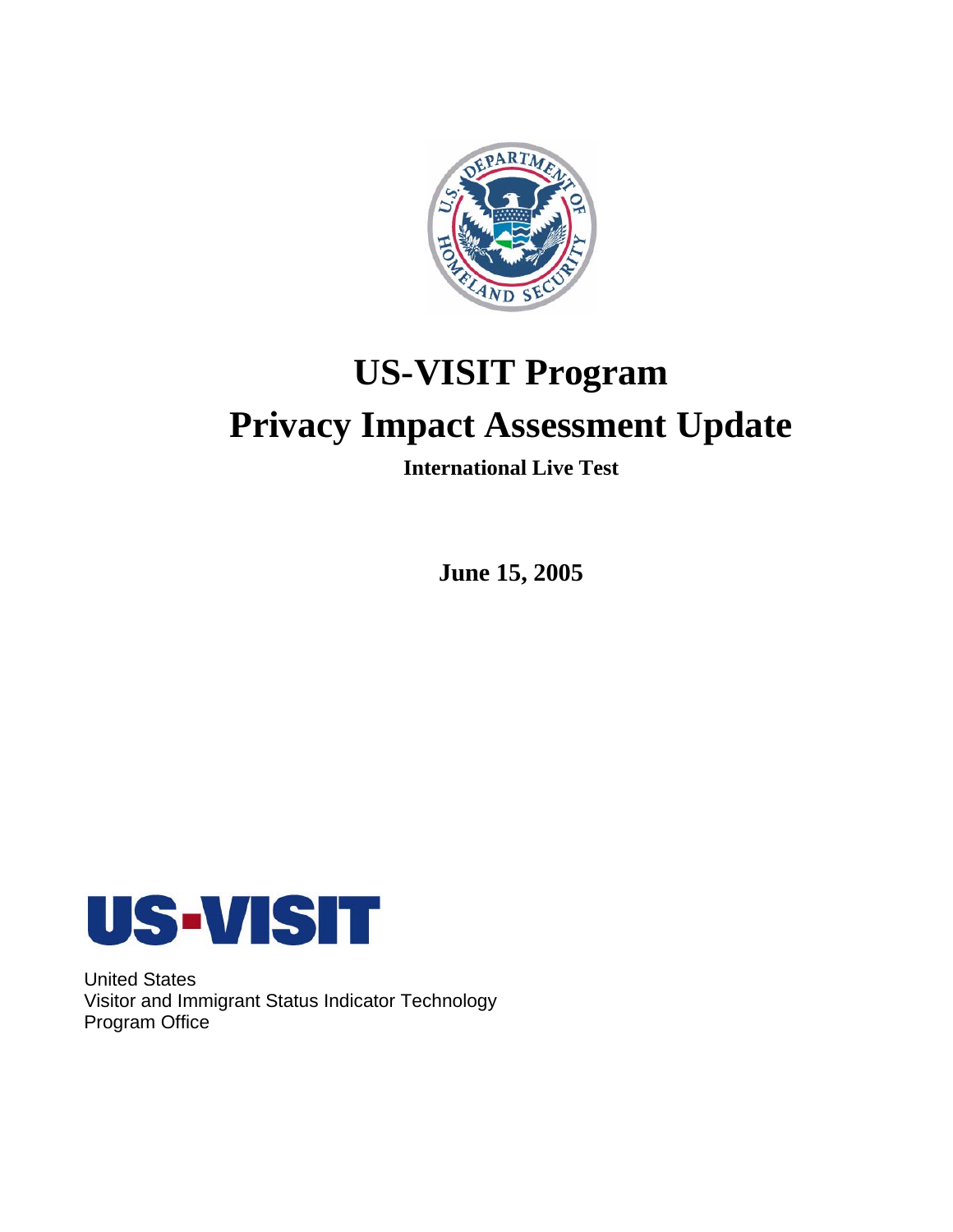# **US-VISIT Program Privacy Impact Assessment**

### **1. Introduction**

United States Visitor and Immigrant Status Indicator Technology (US-VISIT) is the program established by the Department of Homeland Security (DHS) to implement an integrated entry and exit data system to record the entry into and exit out of the United States of covered individuals; verify identity; and confirm compliance with the terms of admission to the United States.

The primary goals of US-VISIT are to:

- Enhance the security of our citizens and visitors;
- Facilitate legitimate travel and trade;
- Ensure the integrity of our immigration system; and
- Protect the privacy of our visitors.

In accordance with the guidance issued by the Office of Management and Budget (OMB) on September 26, 2003 for implementing the E-Government Act of 2002 and in an effort to make the program transparent and address any privacy concerns, DHS's Chief Privacy Officer directed that a Privacy Impact Assessment (PIA) be performed for the initial implementation of the program and that the PIA be updated as necessary to reflect future changes.

The US-VISIT PIA was first published on January 4, 2004, in conjunction with the initial deployment of US-VISIT. The PIA was updated on September 14,  $2004$ , to reflect inclusion of visa waiver program (VWP) travelers in US-VISIT, expansion of US-VISIT to the 50 busiest land border ports of entry (POE) and changes in the business processes used by DHS to share information with Federal law enforcement agencies.

This revision of the PIA is prompted by the Live Test to read ICAO-compliant biometrically enabled travel documents by October 26, 2005.

# **2. Overview of US-VISIT Implementation**

This enhancement to the US-VISIT Program provides the capability to biometrically compare and authenticate valid documents at all POEs. Under the requirements of the Enhanced Border Security and Visa Entry Reform Act (Border Security Act) of 2002, as amended:

- All VWP Countries must implement a program of issuing International Civil Aviation Organization (ICAO)-compliant passports that are tamperresistant and incorporate biometric and documentation authentication identifiers by October 26,  $2005^2$
- • U.S. Ports of Entry must have the capability to read VWP ICAOcompliant biometrically enabled travel documents by October 26, 2005

 $\frac{1}{169}$  FR 57036, US-VISIT Privacy Impact Assessment, September 23, 2004.

 $2$  Congress extended the original implementation date of October 26, 2004 by one year.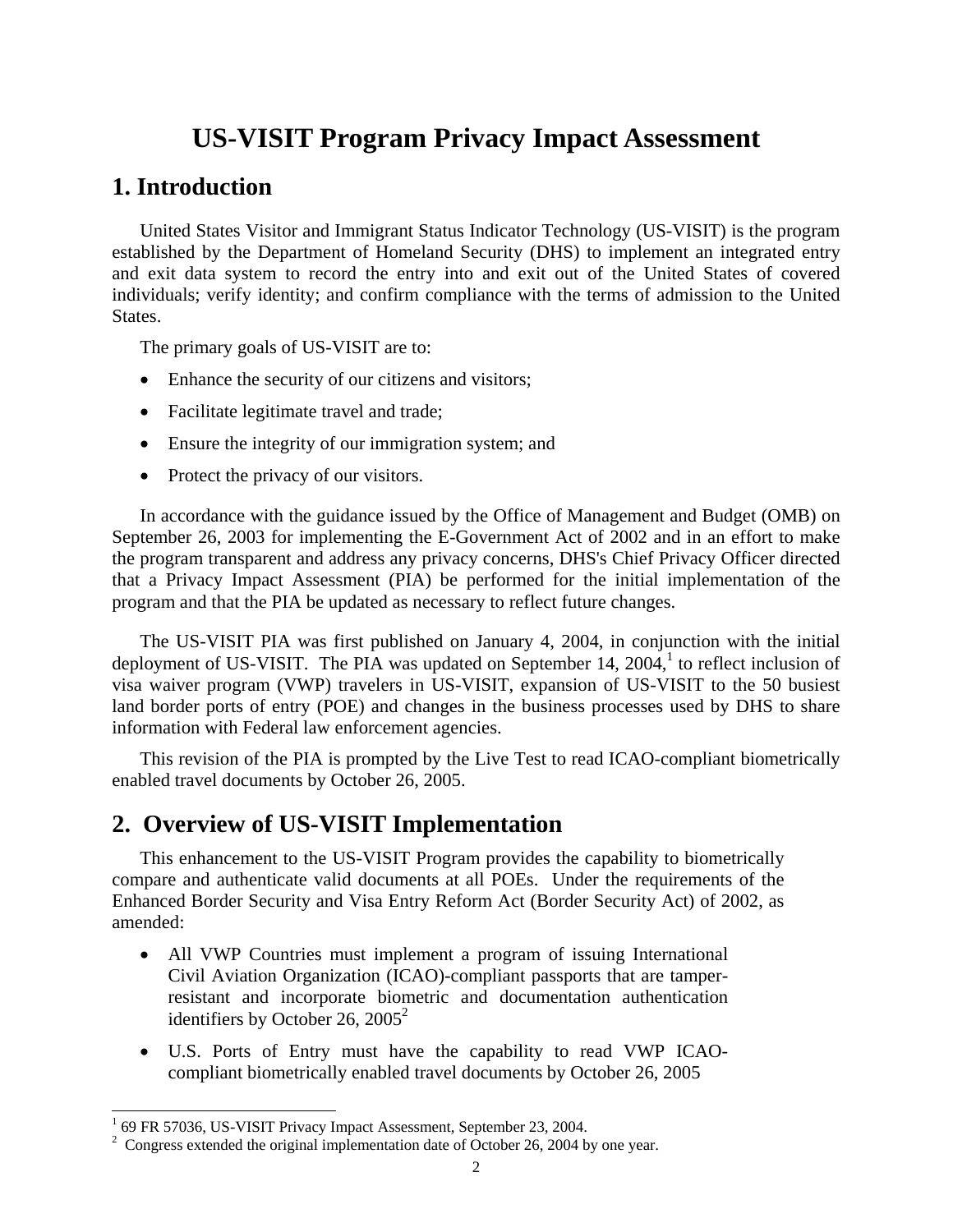As the next step in implementing these legislative requirements, an International Live Test will be conducted. Australia, New Zealand, and the U.S. are the participants in the International Live Test that will be conducted from June to September, 2005 at the Los Angeles, CA Airport POE and at the Sydney, Australia Airport POE. The International Live Test will evaluate the operational impact of the new technology as well as the performance of the e-Passports and the reader solutions being tested. However, the International Live Test evaluation will be limited in scope due to the fact that only two of the Visa Waiver Program countries' passports will be tested. Other Visa Waiver Program countries' passports will have to be tested and evaluated as they begin the process of issuing e-Passports to their nationals.

## **3. System Overview**

#### • **What information is to be collected?**

All aliens are subject to the principal data collection requirements and processes (including biometric collection, biographic collection, and watch list checks) of the US-VISIT Program. Because US-VISIT has been implemented in increments, currently covered individuals consist of nonimmigrant visa holders and VWP applicants for admission traveling through all air, sea, and land border POEs where US-VISIT has been implemented.<sup>3</sup> US-VISIT verifies the identity of these travelers and the authenticity of their U.S.-issued travel documents.

The information to be collected from covered individuals includes complete name, date of birth, gender, country of citizenship, passport number and country of issuance, country of residence, travel document type (e.g., visa), number, date and country of issuance, complete U.S. destination address, arrival and departure information, a digital photograph, and digital fingerscans.

#### • **Why is the information being collected?**

Numerous statutes require an entry/exit program to be put in place to verify the identity of covered individuals who enter or leave the United States. In keeping with expressed congressional intent, and in furtherance of the mission of DHS, information is being collected about covered individuals to enhance national security while facilitating legitimate travel and trade. In accordance with this purpose, US-VISIT collects, maintains, and shares information in order to determine whether the individual:

- Should be prohibited from entering the U.S.;
- Can receive, extend, change, or adjust immigration status;
- Has overstayed or otherwise violated the terms of his or her admission;
- Should be apprehended or detained for law enforcement action; or
- Needs special protection/attention (e.g., Refugees).

 3 DHS intends to fully implement its statutory authority to cover all aliens, but it intends to afford public notice and comment before determining the most appropriate way to implement the relevant statutes.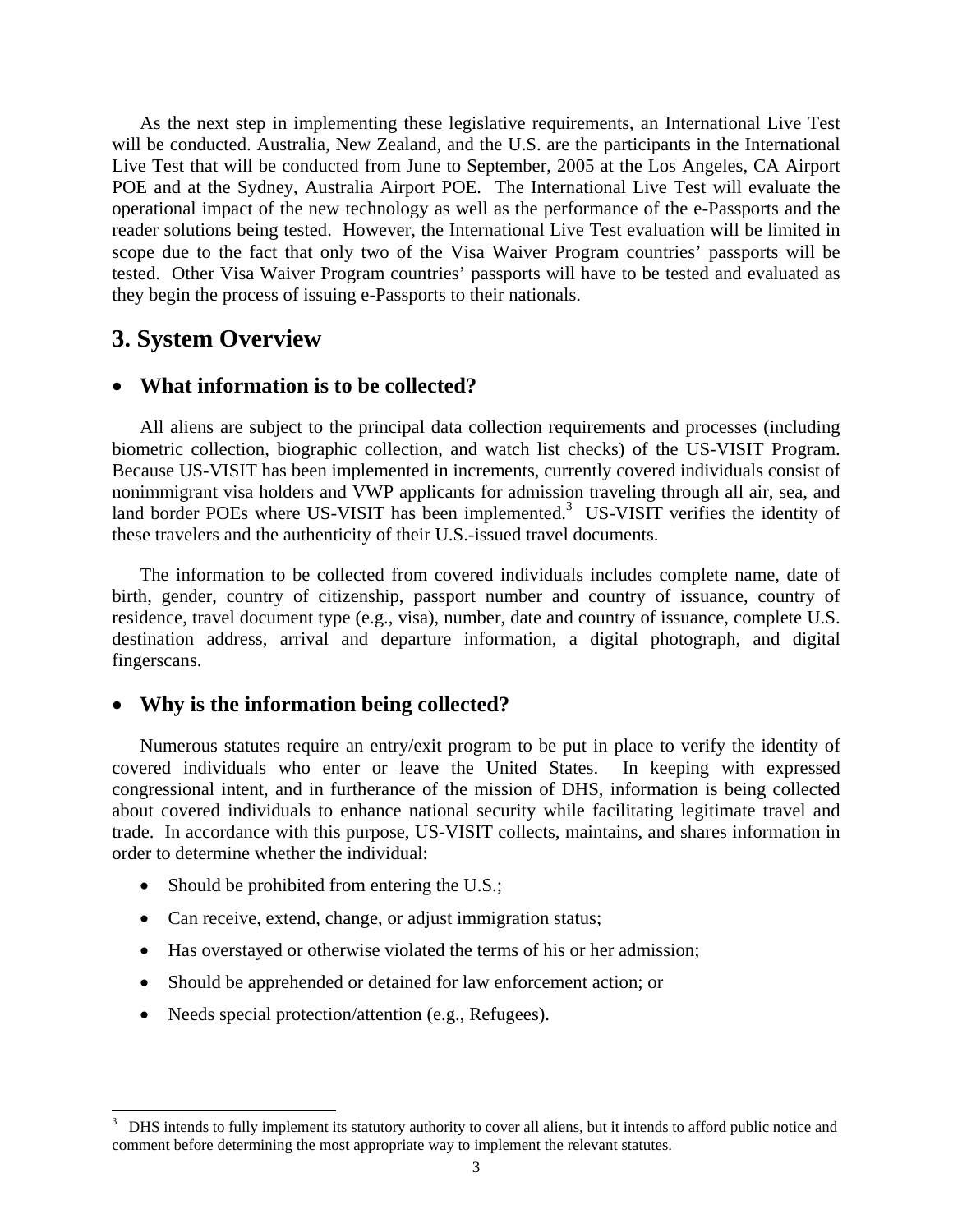### • **What opportunities do individuals have to consent or decline to provide information?**

The admission into the United States of any covered individual is contingent upon submission of the information required by US-VISIT, including biometric identifiers. A covered individual who declines to provide required biometrics is inadmissible.<sup>4</sup> An individual who declines to provide required biometrics may withdraw his or her application for admission, or be subject to removal proceedings. The biometric requirement may be modified or waived at the discretion of the CBP secondary officer for those applicants with physical limitations or mental incapacity that prevent the collection of biometrics.

The US-VISIT Program has its own privacy officer to ensure that the privacy of all covered individuals is respected and to respond to individual concerns raised about the collection of the required information. Extensive stakeholder outreach and information dissemination activities have taken place and will be continued as the program is expanded. These activities are reviewed and adjusted on an ongoing basis to ensure maximum effectiveness. Further, the DHS Chief Privacy Officer, who serves as the administrative appellate review authority for all individual complaints and concerns about the program, exercises comprehensive oversight of all phases of the program to ensure that privacy concerns are respected throughout implementation.

#### • **What are the intended uses of the information?**

DHS uses the information collected and maintained by US-VISIT to carry out its national security, law enforcement, and immigration control functions. Through the enhancement and integration of its database systems, DHS is able to ensure the entry of legitimate travelers, identify, investigate, apprehend and/or remove individuals unlawfully entering or present in the United States beyond the lawful limitations of their visit, and prevent the entry of inadmissible individuals. US-VISIT will also help DHS prevent covered individuals from obtaining immigration benefits to which they are not entitled. DHS may share information obtained through US-VISIT with other federal, state, local, tribal, and foreign law enforcement partners to accomplish common goals through data sharing agreements that address privacy and security concerns as well as operational requirements for sharing.

## **4. System Architecture**

 $\overline{a}$ 

US-VISIT is a system of systems. US-VISIT accomplishes its goals primarily through the integration and modification of the capabilities of three pre-existing DHS systems. The preexisting DHS systems are:

- 1. The Arrival and Departure Information System  $(ADIS)^5$
- 2. The Passenger Processing Component of the  $TECS<sup>6</sup>$

 $4$  An individual may apply for a discretionary waiver of inadmissibility under Section 212(d)(3) of the Immigration and Nationality Act, 8 U.S.C. 1182(d)(3).

<sup>&</sup>lt;sup>5</sup> System of Records Notice for Arrival and Departure Information System (ADIS), DHS/ICE-CBP-001, 68 FR 69412-69414 (December 12,2003). 6

<sup>&</sup>lt;sup>6</sup> System of Records Notice for Treasury Enforcement Communications System (TECS), TREASURY/CS.244, 63 FR 60809 (December 17, 1998). As indicated in the US-VISIT Increment 1 Functional Requirements Document (FRD), the Passenger Processing Component of TECS consists of two systems, where "system" is used in the sense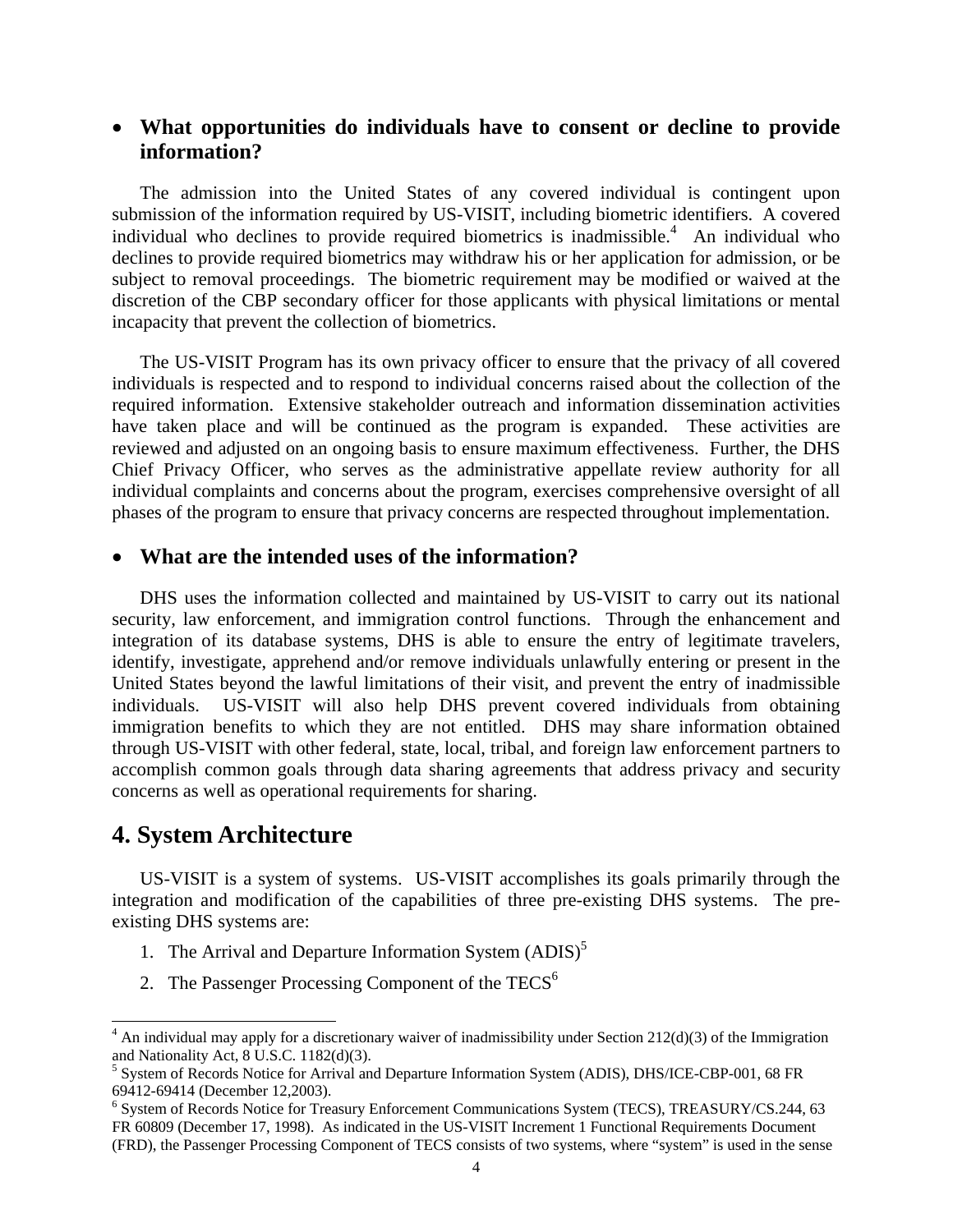#### 3. The Automated Biometric Identification System  $\text{ (IDENT)}^7$

US-VISIT interfaces with other DHS systems for relevant purposes, including status updates and benefit adjudication. In particular, US-VISIT exchanges biographic information with the Student and Exchange Visitor Information System (SEVIS) and the Computer Linked Application Information Management System (CLAIMS 3). Some of these systems, such as IDENT, are under the direct control of US-VISIT, while some systems are under the control of other organizational entities within DHS, including TECS and ADIS under CBP, SEVIS under Immigration and Customs Enforcement (ICE), and CLAIMS 3 under United States Citizenship and Immigration Services (USCIS).

US-VISIT interfaces with other, non-DHS systems for relevant purposes, including watch list updates and checks. In particular, US-VISIT receives biographic and biometric information from the Department of State's (DOS) Consular Affairs Consolidated Database (CCD) as part of the visa application process, and returns fingerscan information and watchlist changes.

Figure 1 presents the data flows in the context of the high-level system architecture.

 of the E-Government Act, 44 U.S.C. sec. 3502 ( i.e., "a discrete set of information resources organized for the collection, processing, maintenance, use, sharing, dissemination, or disposition of information."). The two systems, and the process relevant to US-VISIT that they support, are (1) Interagency Border Inspection System (IBIS) (including the Nonimmigrant visa (NIV) database), supporting the lookout process; and (2) Advance Passenger Information System (APIS), supporting the entry/exit process by receiving airline passenger manifest information. 7  $\frac{1}{3}$  System of Records Notice for Enforcement Operational Immigration Records (ENFORCE/IDENT), DHS/ICE-CBP-CIS-001, 68 FR 69414-69417 (December 12, 2003).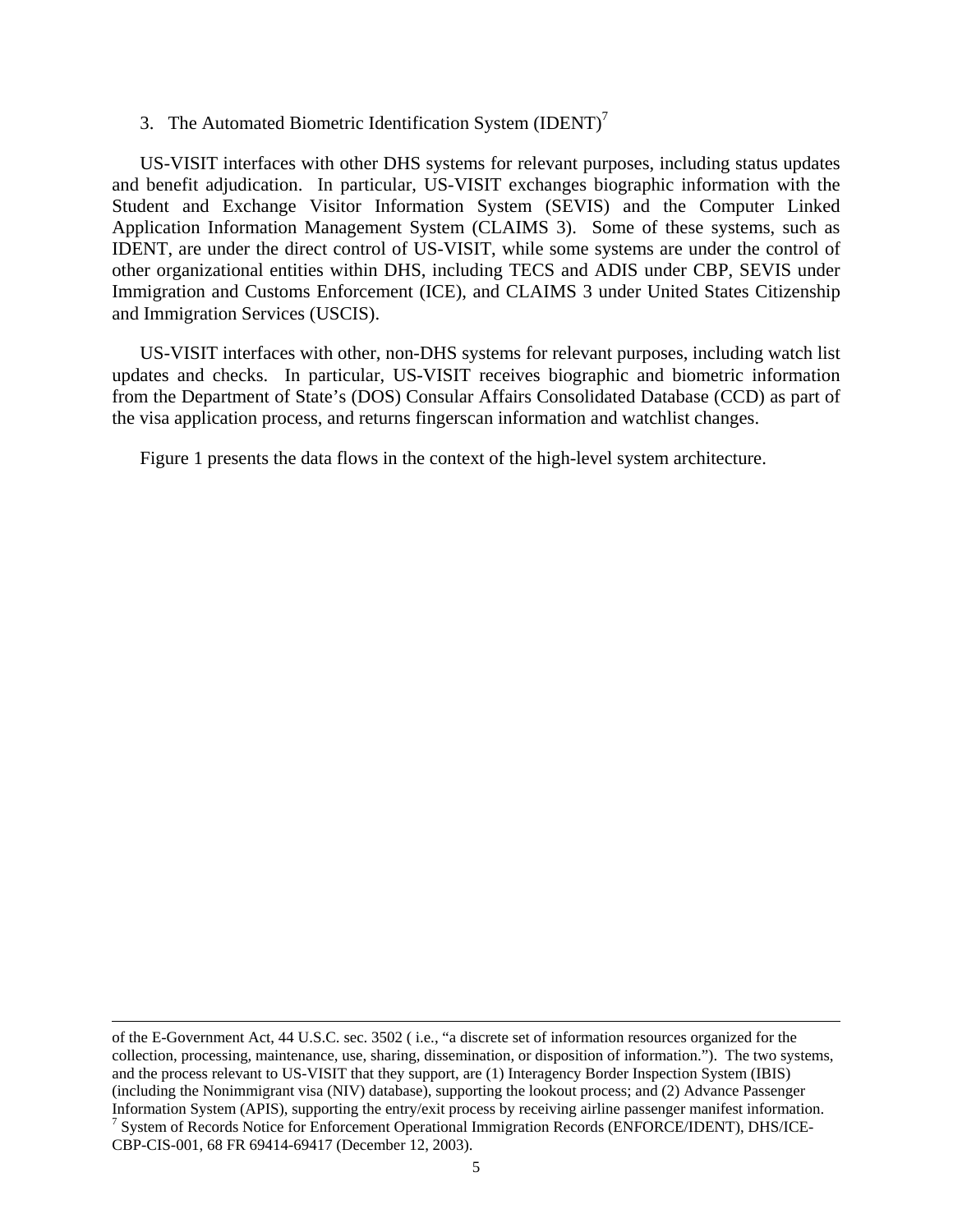### **Figure 1: US-VISIT Architecture**

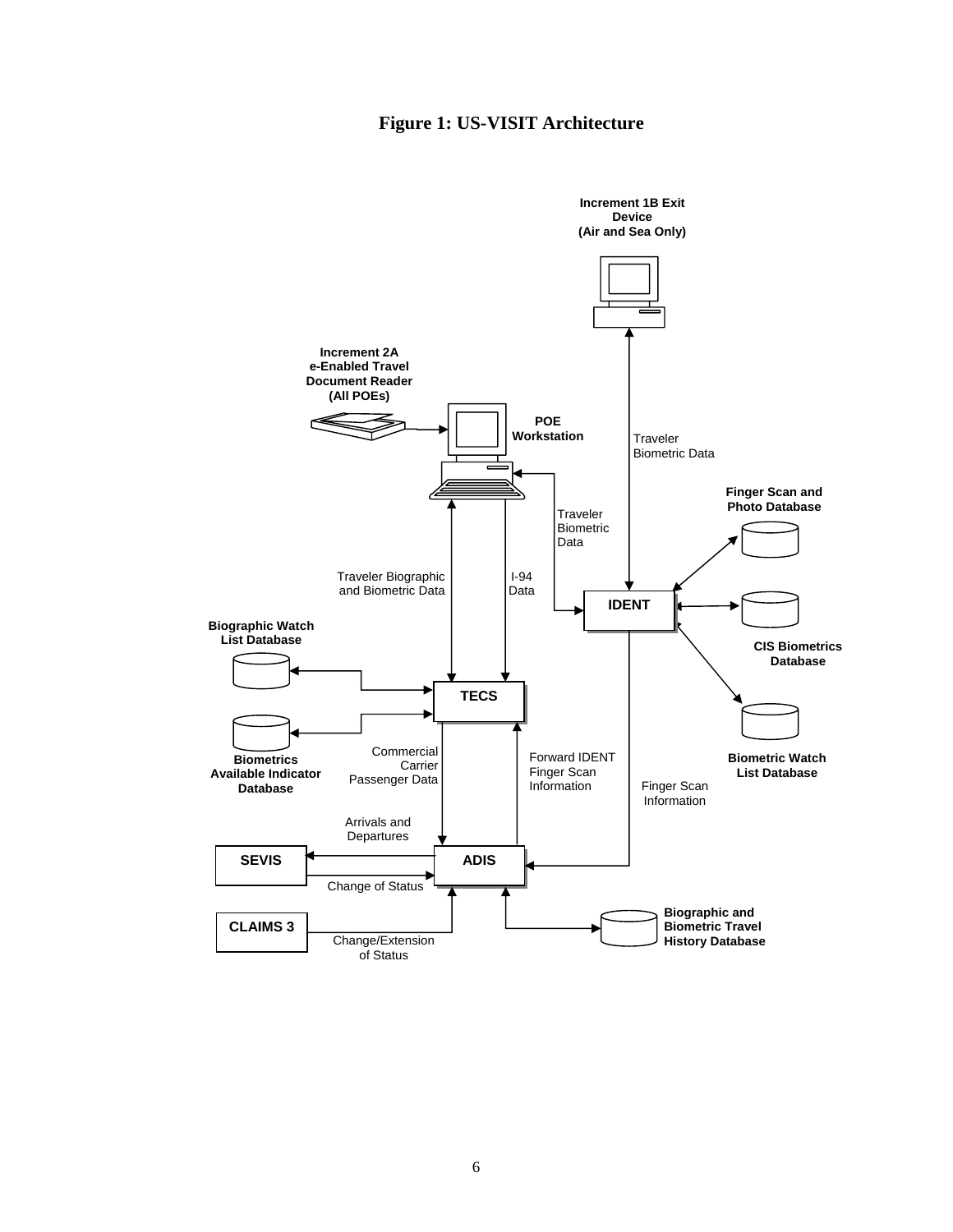### **5. Administrative Controls on Access to the Data**

#### • **With whom will the information be shared?**

Employees of DHS components, including CBP, ICE, and USCIS, and of DOS access the personal information collected and maintained by US-VISIT for immigration and border management purposes.

The information may also be shared with other agencies at the federal, state, local, foreign, or tribal level, who are lawfully engaged in collecting law enforcement information (whether civil or criminal) and national security intelligence information and/or who are investigating, prosecuting, enforcing, or implementing civil and/or criminal laws, related rules, regulations, or orders. The Privacy Act System of Records Notices (SORNs) for the systems on which US-VISIT draws provide notice as to the conditions of disclosure and routine uses for the information collected by US-VISIT. Any disclosure by DHS must be compatible with the purpose for which the information was collected. Additionally, any non-DHS agency granted direct access to this information must sign a data sharing agreement that will govern protection and usage of the information. US-VISIT currently has data sharing agreements in place with federal, state and local agencies for each system, which are consistent with the US-VISIT privacy policy and which require each agency to coordinate with DHS before taking any further action based on the shared data.

#### • **How will the information be secured?**

The US-VISIT Program secures information and the systems on which that information resides by complying with the requirements of DHS information technology security policy, particularly the DHS Information Technology (IT) Security Program Handbook for Sensitive Systems (Attachment A to DHS Management Directive 4300.1). This handbook establishes a comprehensive program to provide complete information security, including directives on roles and responsibilities, management policies, operational policies, technical controls, and application rules, which are applied to component systems, communications between component systems, and at all interfaces between component systems and external systems. In addition, ADIS (10/2003), TECS (2/2003), and IDENT (5/2004) have been individually certified and accredited as satisfying applicable DHS security requirements.

One aspect of the DHS comprehensive program to provide information security involves the establishment of strict rules of behavior for each major application, including US-VISIT. The security policy also requires that all users be adequately trained regarding the security of their systems. The program also requires a periodic assessment of physical, technical, and administrative controls to enhance accountability and data integrity. All system users must participate in a security training program and contractors and consultants must also sign a nondisclosure agreement. External connections must be documented and approved with both parties signature in an interconnection security agreement (ISA), which outlines controls in place to protect the confidentiality, integrity, and availability of information being shared or processed. In addition, the comprehensive information technology security program already in effect for each of the component systems on which US-VISIT draws will be applied to the program, adding an additional layer of security protection.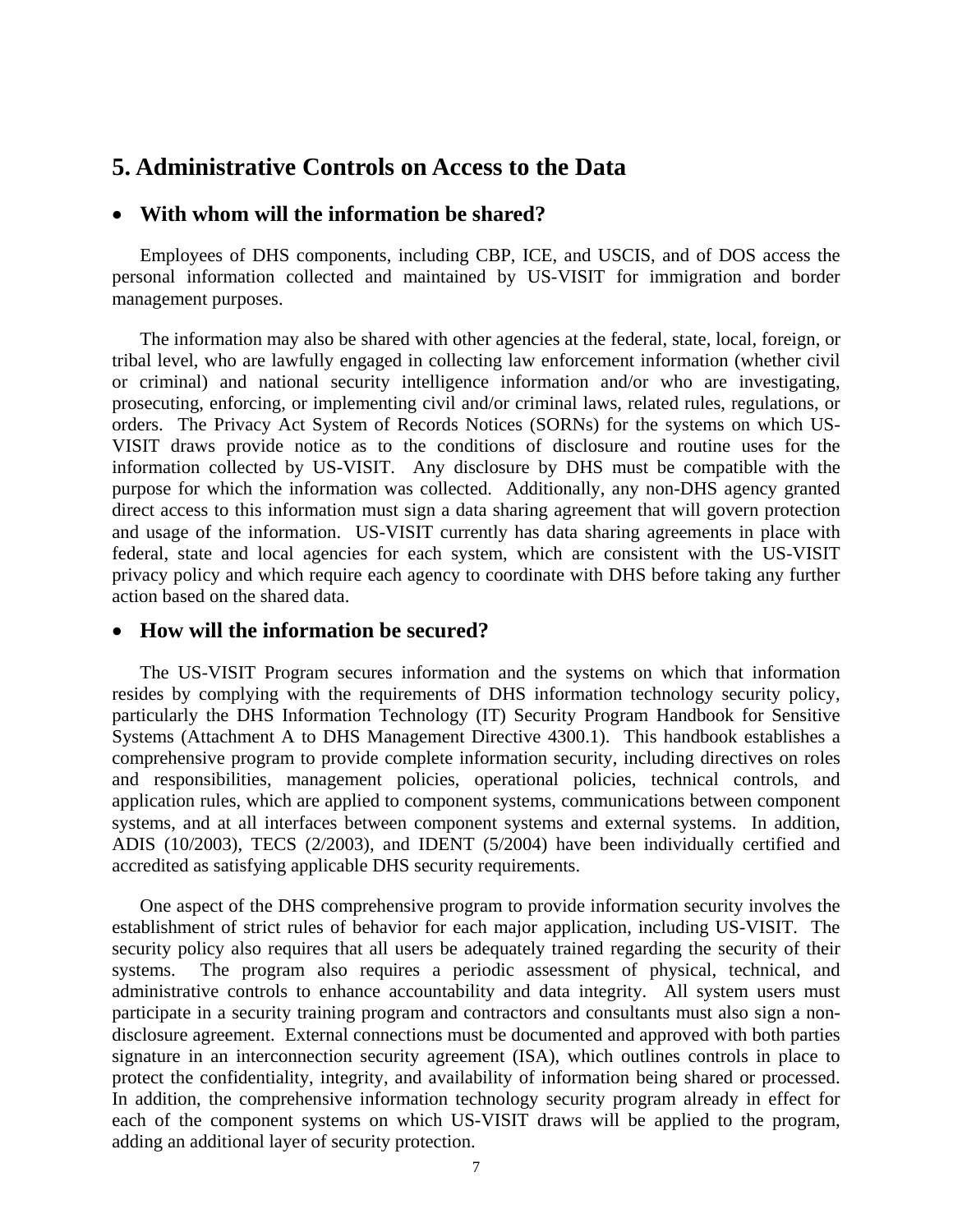# **6. Information Life Cycle and Privacy Impacts**

#### *Overview*

The following analysis is structured according to the information life cycle. For each lifecycle stage—collection, use and disclosure, processing, and retention and destruction—key issues are assessed, privacy risks are identified, and mitigation measures are discussed. Risks are related to fair information principles—notice/awareness, choice/consent, access/participation, integrity/security, and enforcement/redress—that form the basis of many statutes and codes and which represent internationally accepted norms for the handling of personal information.<sup>8</sup> US-VISIT has its own set of privacy principles, which are based on the more well-known fair information principles. Table E-1 in Appendix E provides an overview of the kinds of privacy risks associated with US-VISIT and the general types of mitigation measures that address those risks.

General privacy risks resulting from the collection, use and disclosure, processing, and retention and destruction of personal information are mitigated by a privacy policy (available at www.dhs.gov/us-visit) supported and enforced by a comprehensive privacy program. This program includes a separate Privacy Officer for US-VISIT, mandatory privacy training for system operators, appropriate safeguards for data handling in accordance with existing procedures and guidelines, and ongoing consultation with stakeholders and representative organizations. Additionally, US-VISIT conducts periodic strategic reviews of the data to ensure that what is collected are limited to that which is necessary for US-VISIT purposes.

US-VISIT has implemented a comprehensive redress process to facilitate the amendment or correction by individuals of data that are not accurate, relevant, timely, or complete. The full US-VISIT redress policy, including request form, is available at www.dhs.gov/us-visit. The US-VISIT Privacy Officer has set a goal of processing redress requests within 20 business days.

#### *Collection*

 $\overline{a}$ 

The International Live Test (ILT) is to test biometrically enabled Passports (e-Passports) in a live environment, to assess e-Passport interoperability with the border management/inspection processes, and to biometrically verify US-issued travel documents. An additional goal is to test the ability of new and existing Reader Solutions for reading these documents, and the specific impact of the new technology on the operational border inspection processes. The test will involve the collection of data elements from the Machine Readable Zone (MRZ) on the biographic page of the e-Passport and will compare this information to the same data stored on the integrated contactless chip in the e-Passport. The chip will also display the digital image that is on the biographic page within the e-Passport; however, the photo will not be stored in the CBP processing system. DHS and DOS have requested NIST, the National Institute for Standards and Technology, to conduct security tests on the e-Passport reader solutions that are currently being evaluated for use for the Live Test. NIST testing began May 1, 2005, and the results are

<sup>&</sup>lt;sup>8</sup> Notice/awareness involves being informed of an entity's information handling practices and requires limitation of collection, use, disclosure, and retention to that which is consistent with stated purposes. Choice/consent requires that, to the extent possible, options be provided regarding the collection and handling of personal information. Access/participation involves the ability to view and/or contest the data held about oneself. Integrity/security requires that steps be taken to ensure that personal information is both accurate and protected. Enforcement/redress involves compliance mechanisms.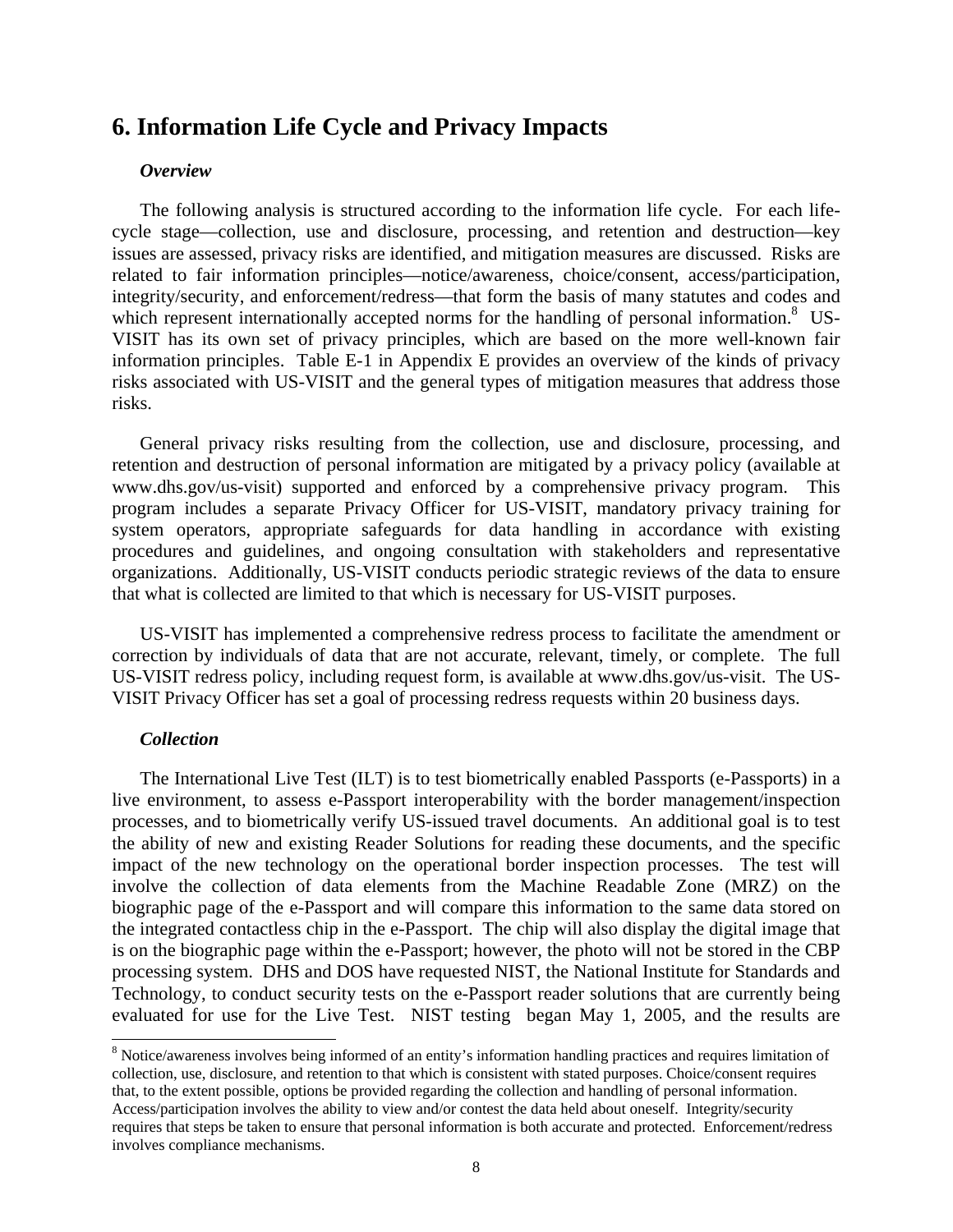expected before full deployment of an e-Passport reader solution. The testing will be used to identify the potential for eavesdropping and jamming. Currently, lab and integration testing is ongoing to determine the maturity of the readers and interoperability with the current inspection system. However, DHS lacks the sample e-Passports from the various Visa Waiver Program countries to truly test a reader solution that is viable for full deployment.

#### *Use and Disclosure*

A passive device, such as the contactless chip in e-Passports, draws its transmitting power from the reader and the reader acts as the primary constraint on the read range. Once a reader powers the chip in an e-Passport, the transmission of an individual's personal information could be intercepted (i.e., subject to eavesdropping) therefore representing a potential security risk. Based on the results of NIST testing, the activity will include identification of optimal mitigation strategies (e.g., shielding of readers) and implementation of those strategies.

#### *Processing*

The Live Test will examine several e-Passport readers for their ability to interact with the existing passport processing infrastructure. The readers will be expected to read both the MRZ information and the contactless chip information. Once the information has been collected from the e-Passport, it will be displayed for the Customs and Border Protection (CBP) officer in the same manner as currently displayed. Since there is no new processing beyond the electronic read there do not appear to be any additional privacy concerns regarding processing of information beyond those described for the entire US-VISIT system.

The International Civil Aviation Organization (ICAO) standard defines additional fields for the integrated contactless chips that are not used in the inspection process in the United States. The software, however, is currently configured to retrieve data from only two places on the chip, including the MRZ information and the photo. At this point no other information will be retrieved.

#### *Retention and Destruction*

In order to most appropriately and effectively mitigate the associated privacy risks, a comprehensive assessment of retention requirements has been initiated. When complete, this assessment will be used to establish a uniform retention policy for personal information collected by US-VISIT.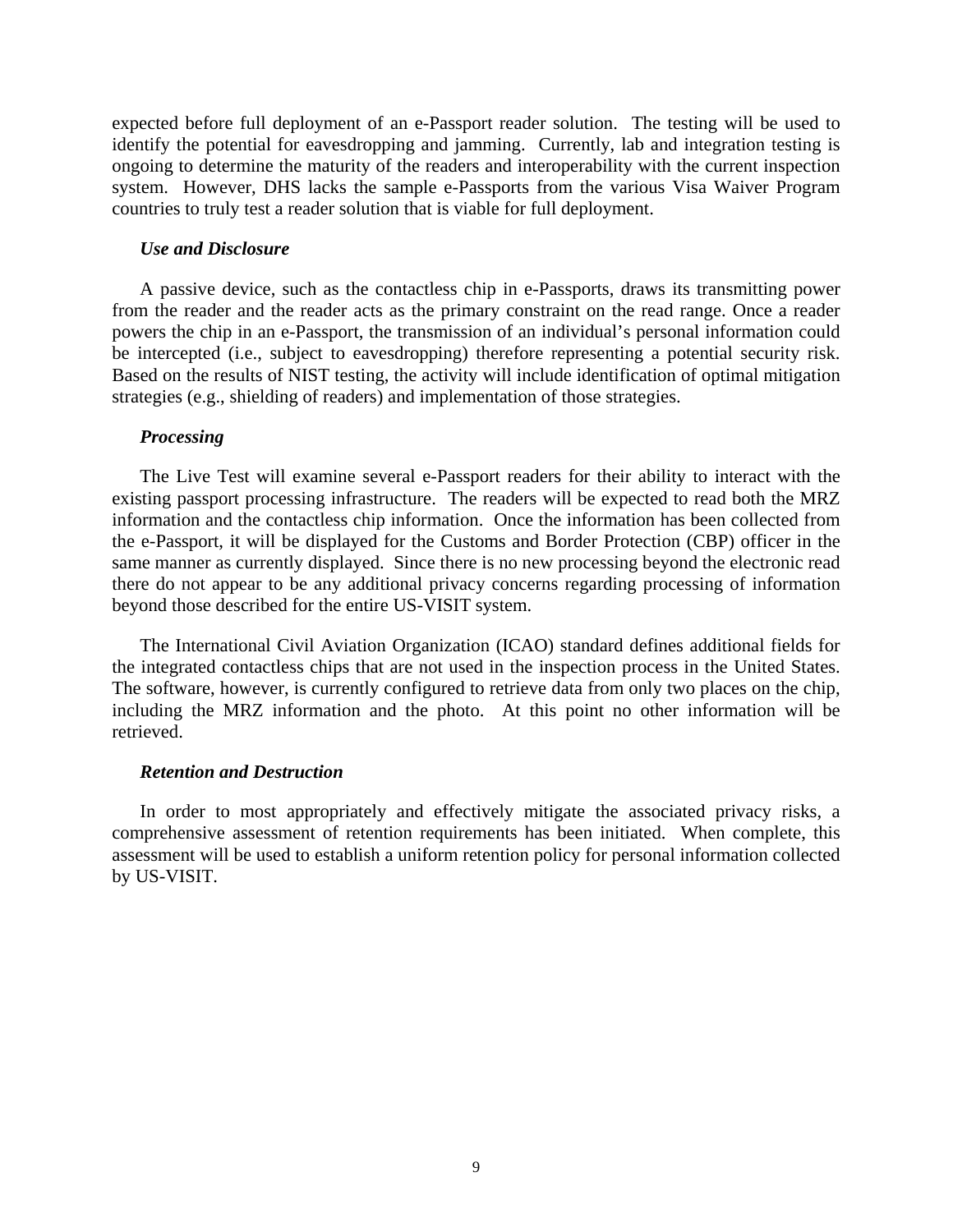# **7. Design Choices (including whether a new system of records is being created)**

US-VISIT was originally intended by Congress to address concerns with visa overstays, the number of illegal foreign nationals in the country, and overall border security issues. After September 11, 2001, terrorism-related concerns expanded the scope to include all aliens and added urgency to the development and deployment of this program. Many of the characteristics of US-VISIT were pre-determined because of legislation<sup>9</sup> enacted both before and after the events of September 11, 2001. These characteristics include, among others:

- Working with NIST to implement biometric standard for identifying and verifying foreign nationals;
- Use of biometric identifiers in travel and entry documents issued to foreign nationals, and the ability to read such documents at U.S. POEs;
- • Integration of arrival/departure data on covered individuals, including data from commercial carrier passenger manifests; and
- Integration with other law enforcement and security systems.

the test, legacy inspections equipment and processes will be utilized to capture baseline data. such as duration of inspections and reader failure rates, will be captured automatically. The Live Test is being conducted to determine the operational impacts of using new technology to read e-passports and to biometrically verify US-issued travel documents. During The scope of the test will encompass the entire Primary Inspection process. Data collection, Additionally, observers will monitor operations during the initial and final weeks of the 90-day test program. The results of the live test will be used to refine the final user requirements for implementation of the capabilities legislatively required.

Because this is a test of new equipment being used for the current process, the only privacy risks relate to issues of skimming or eavesdropping from the e-passports.

<sup>&</sup>lt;sup>9</sup> The legislation includes: the Illegal Immigration Reform and Immigrant Responsibility Act of 1996 (IIRIRA), Public Law 104-208; The Immigration and Naturalization Service Data Management Improvement Act of 2000 (DMIA), Public Law 106-215; The Visa Waiver Permanent Program Act of 2000 (VWPPA), Public Law 106-396; The USA PATRIOT Act, Public Law 107-56; and The Enhanced Border Security and Visa Entry Reform Act ("Border Security Act"), Public Law 107-173.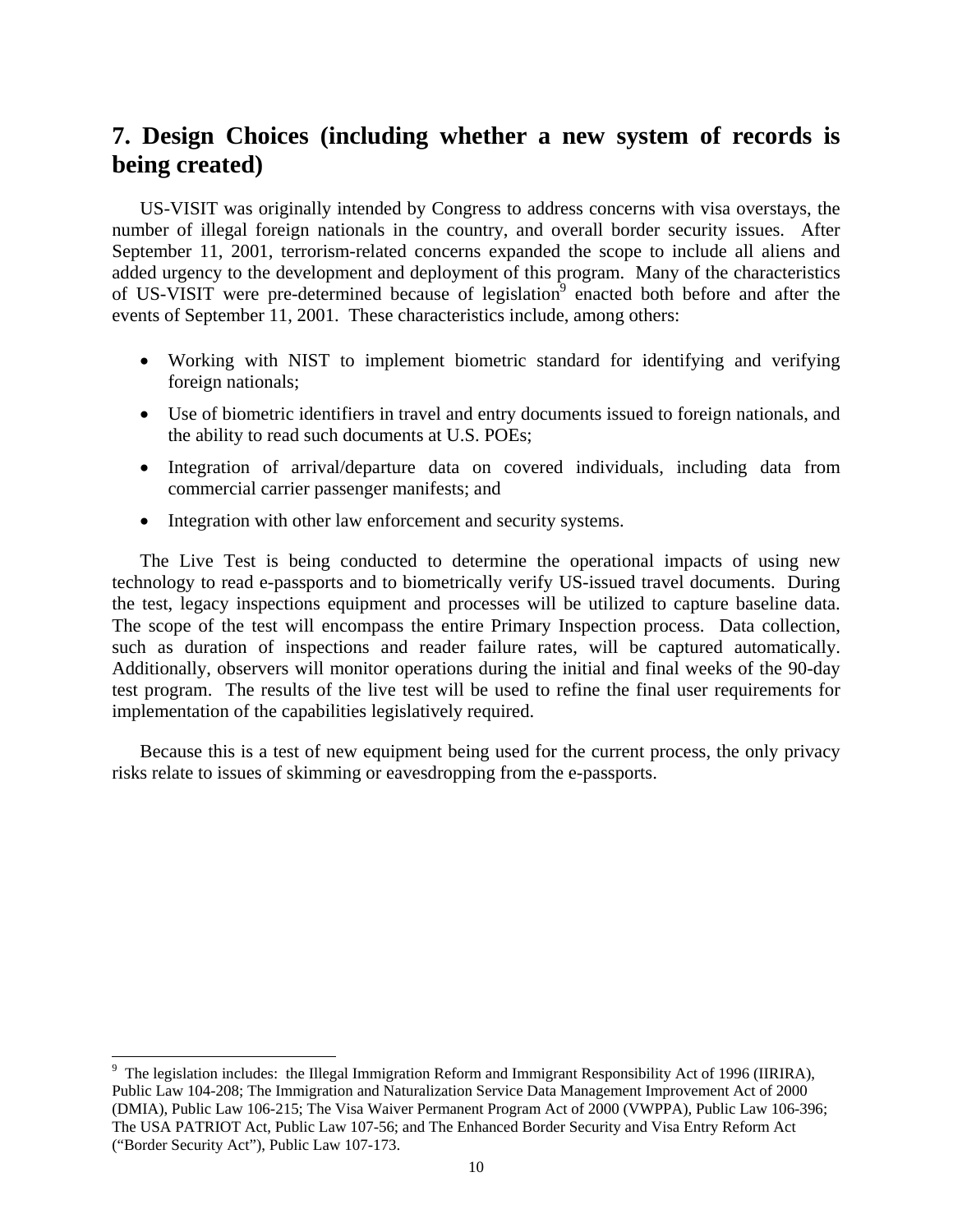# **8. Summary and Conclusions**

This updated PIA focuses on changes to US-VISIT resulting from the Live POE Test of ICAO-compliant biometrically enabled travel documents (to be implemented by October 26, 2005).

As a result of this analysis, it is concluded that:

- While most of the initial high-level design choices for US-VISIT were statutorily pre-determined, more recent design choices have been made so that privacy risks are either avoided or mitigated while meeting operational requirements;
- US-VISIT creates a pool of individuals whose personal information is at risk (covered individuals), which is effectively growing as a result of the expanded functionality, data sharing, and implementation of US-VISIT; but
- US-VISIT mitigates the specific privacy risks associated with its new functionality and increased data sharing through numerous mitigation efforts, including access controls, education and training, encryption, minimizing collection and use of personal information; and
- US-VISIT through its Privacy Officer and in collaboration with the DHS Chief Privacy Officer will continue to track and assess privacy issues throughout the life of the US-VISIT Program and will address those issues by adjusting existing and implementing new privacy risk mitigations as necessary.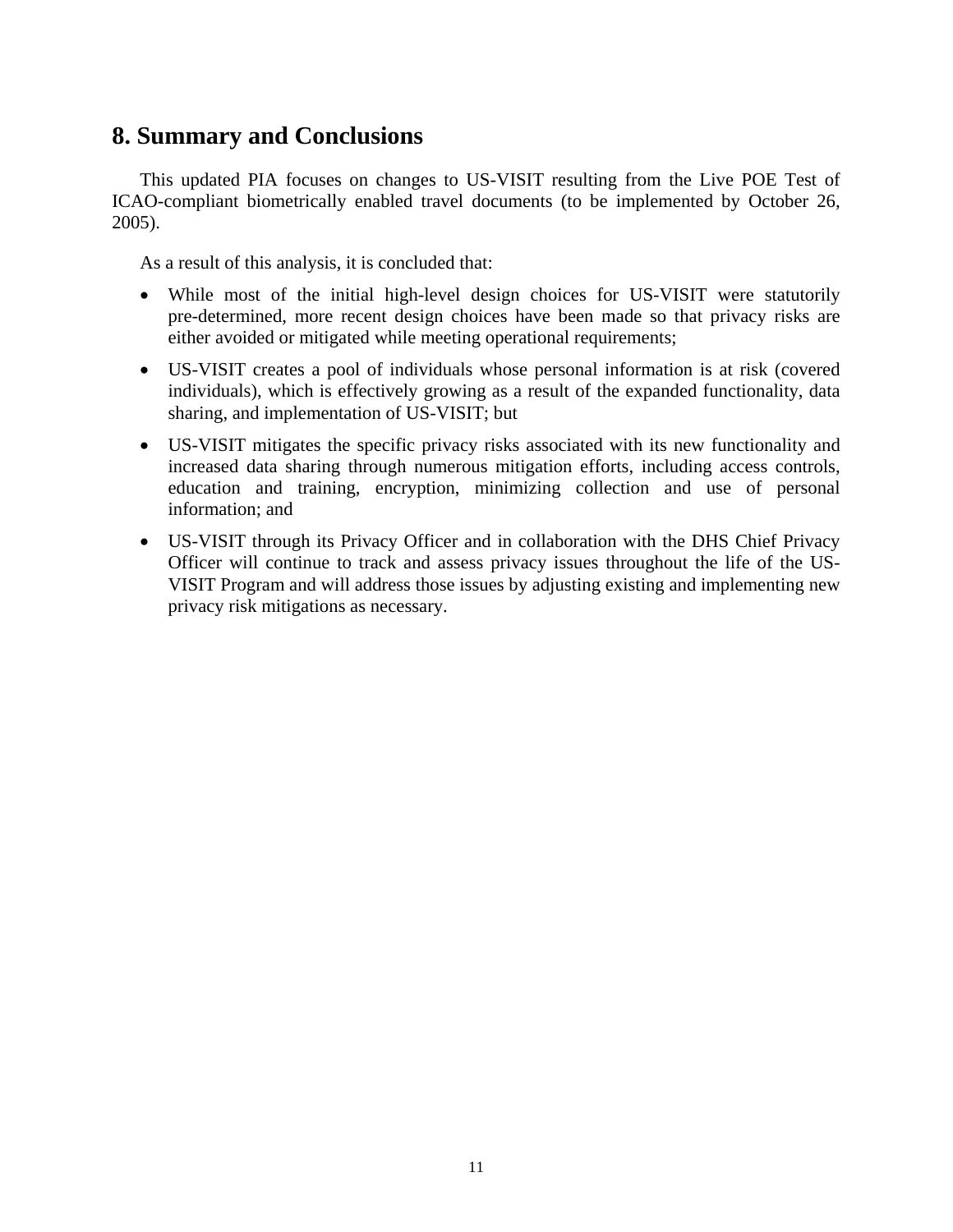# **Appendix A: List of References**

### **1 Statutory Authorities**

### **1.1 Statutory Authorities for Protection of Information and of Information Systems**

- 5 U.S.C. § 552, Freedom of Information Act (FOIA) of 1966, As Amended By Public Law No. 104-231, 110 Stat. 3048
- 5 U.S.C. § 552a, Privacy Act of 1974, As Amended
- Public Law 100-503, Computer Matching and Privacy Act of 1988
- Public Law 107-347, E-Government Act of 2002, Section 208, Privacy Provisions, and Title III, Information Security (Federal Information Systems Management Act (FISMA))

### **1.2 Statutory Authorities for US-VISIT**

- Public Law 104-208, Illegal Immigration Reform and Immigrant Responsibility Act of 1996
- Public Law 106-215, The Immigration and Naturalization Service Data Management Improvement Act of 2000 (DMIA)
- Public Law 106-396, The Visa Waiver Permanent Program Act of 2000 (VWPPA)
- Public Law 107-56, The Uniting and Strengthening America by Providing Appropriate Tools Required to Intercept and Obstruct Terrorism Act
- Public Law 107-173, Enhanced Border Security and Visa Entry Reform Act of 2002 ("Border Security Act")

#### **1.3 Federal Register Notices and Rules**

- Department of Homeland Security; Implementation of the United States Visitor and Immigrant Status Indicator Technology Program; Biometric Requirements, 69 FR 468 (January 5, 2004).
- Department of Homeland Security; Border and Transportation Security; Notice to Aliens Included in the United States Visitor and Immigrant Status Indicator Technology System, 69 FR 46556 (August 3, 2004).
- Department of Homeland Security; United States Visitor and Immigrant Status Indicator Technology Program; Authority to Collect Biometric Data From Additional Travelers and Expansion to the 50 Most Highly Trafficked Land Border Ports of Entry, 69 FR 53318 (August 31, 2004).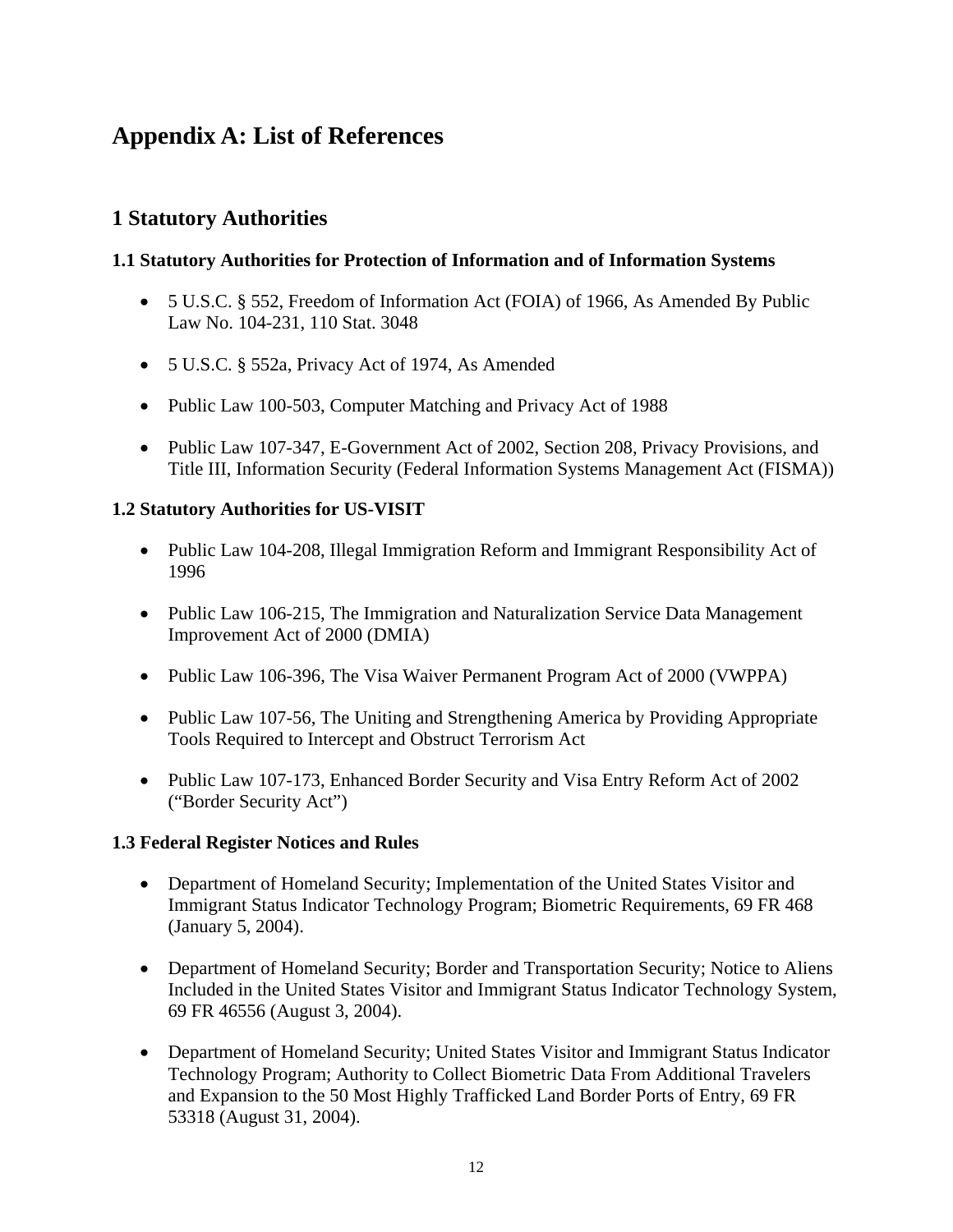• Department of Homeland Security; United States Visitor and Immigrant Status Indicator Technology Program; Authority to Collect Biometric Data From Additional Travelers and Expansion to the 50 Most Highly Trafficked Land Border Ports of Entry, 69 FR 64964 (November 9, 2004).

### **2 US-VISIT and Component Systems Documentation**

- Arrival Departure Information System Data Elements Document (Sensitive but Unclassified) (Draft), November 10, 2003.
- Consolidated Functional Requirements Document, US-VISIT, Increment 1, Information Technology Program Management Support, Draft, August 28, 2003.
- Consolidated Interface Control Document, US-VISIT, Increment 1, Draft, August 28, 2003.
- DHS/ICE Baseline Security Requirements for Automated Information Systems, July 18, 2003.
- DHS Sensitive Systems Policy Directive 4300A, March 31, 2005.
- DoS Department of Homeland Security Visa Applicant US-VISIT/IDENT Lookup Interface Control Document, Version 1.0, Department of State, October 31, 2003.
- ePassport Reader Request for Proposal, March 16, 2005.
- ICE Security Requirements, printed October 30, 2003.
- Increment 2A Business Requirements, Version 3.0, US-VISIT, undated.
- Increment 2A Business Requirements, Version 1.0, US-VISIT, February 28, 2005.
- Increment 2A Concept of Operations, Version 1.3, US-VISIT, February 28, 2005.
- Increment 2A Live POE Test Plan, Draft Version 0.2, US-VISIT, March 17, 2005.
- Increment 2A Concept of Operations Live Port of Entry (POE) Test, Version 1.3, US-VISIT, February 10, 2005.
- Increment 2A Project Charter, US-VISIT, February 9, 2005.
- Interagency Border Inspection System (IBIS) Security Features User Guide, Official Use Only, October 2, 2003.
- IT Security Program Handbook, Version 2.1, Sensitive Systems, Department of Homeland Security, 4300A, July 26, 2004.
- Security Evaluation Report (SER) for the Automated Biometric Identification System (IDENT), SMI-0039-SID-214-RG-40391, March 10, 2003.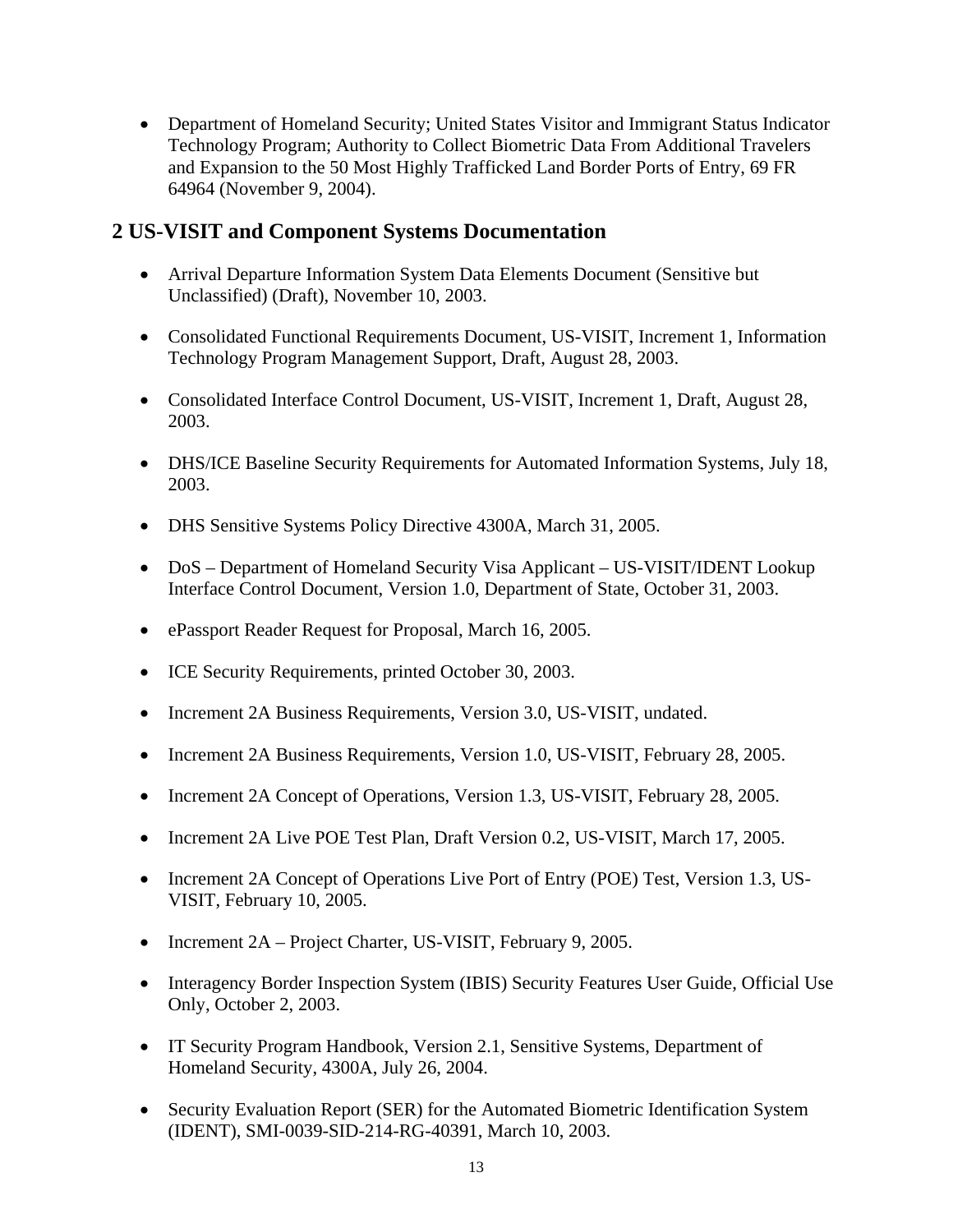- Security Evaluation Report (SER) for the Visa Waiver Permanent Program Act Support System Arrival Departure Information System (VWPPASS/ADIS), SMI-0039-SI-214- DTR-50446, October 8, 2003.
- System of Records Notice for Arrival and Departure Information System (ADIS), DHS/ICE-CBP-001, 68 FR 69412 (December 12, 2003).
- System of Records Notice for Enforcement Operational Immigration Records (ENFORCE/IDENT), DHS/ICE-CBP-CIS-001, 68 FR 69414 (December 12, 2003).
- System of Records Notice for Nonimmigrant Information System (NIIS), JUSTICE/INS-036, 68 FR 5048 (January 31, 2003).
- System of Records Notice for Treasury Enforcement Communications System (TECS), TREASURY/CS.244, 63 FR 69865 (December 17, 1998).
- Treasury Enforcement Communications System (TECS) Functional Security Requirements Document, United States Customs Service, February 20, 2003.
- The United States Visitor and Immigrant Status Indicator Technology (US-VISIT) Program Increment 1 Concept of Operations: Process Flows and Operational Scenarios, Draft, July 15, 2003.
- • US-VISIT Increment 2A Proposal, US-VISIT, April 11, 2004.
- • US-VISIT Information Brochure, undated.
- US-VISIT Privacy Policy, November, 2003.
- US-VISIT Program Overview (DHS briefing), undated.
- US-VISIT Q&As: Background Information, Draft REV, October 17, 2003.
- • US-VISIT Redress Policy, April 15, 2004.

### **3 Related Guidance and Supporting Documentation**

- Federal Trade Commission, Privacy Online: A Report to Congress, June, 1998.
- OMB Guidance for Implementing the Privacy Provisions of the E-Government Act of 2002, Memorandum M-03-22, September 26, 2003.
- Risk Management Guide for Information Technology Systems, NIST Special Publication 800-30, January 2002.
- Roles for the National Institute of Standards and Technology (NIST) in Accelerating the Development of Critical Biometric Consensus Standards for US Homeland Security and the Prevention of ID Theft, NIST, March 11, 2003.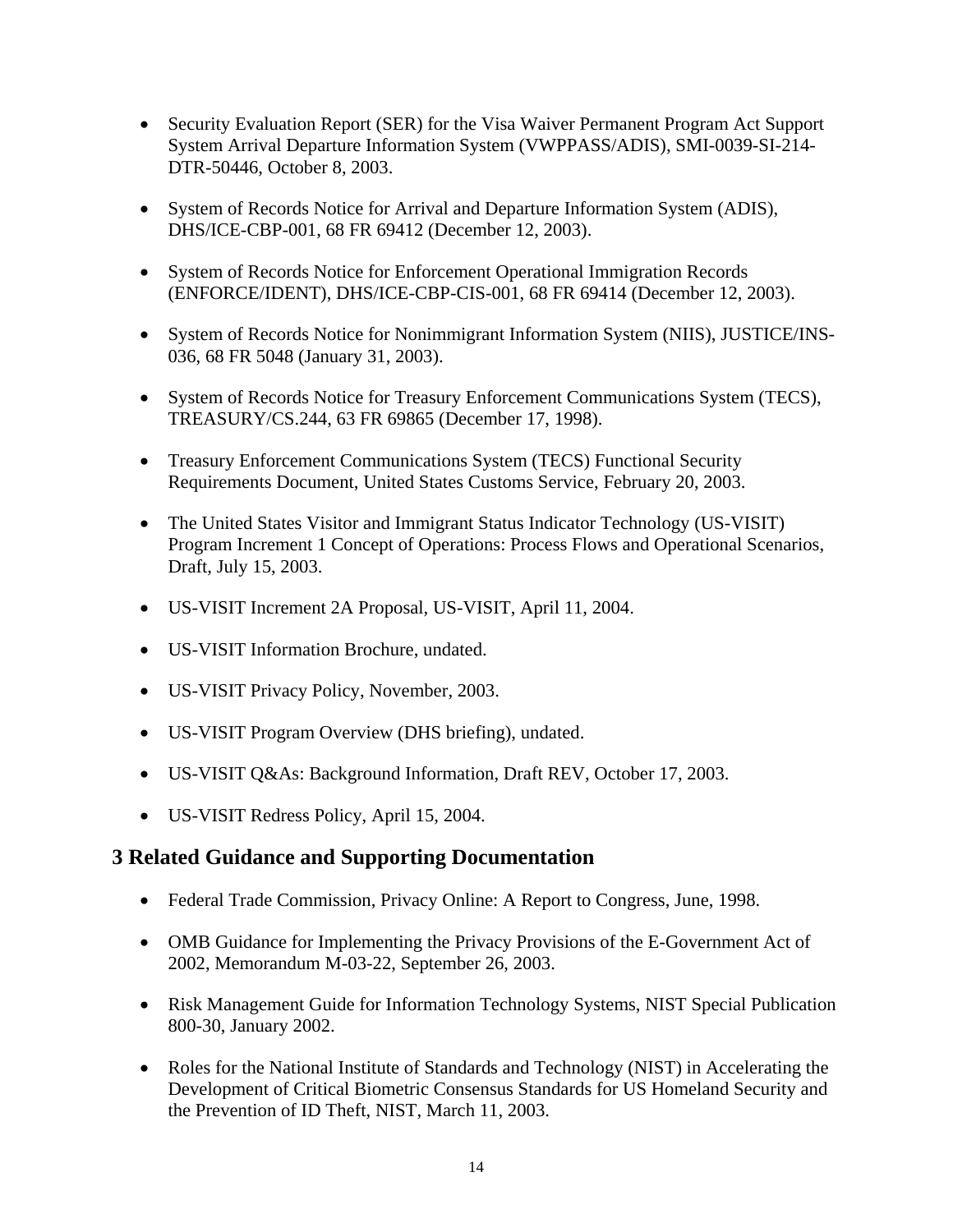# **Appendix B: List of Acronyms**

| <b>ADIS</b>     | Arrival and Departure Information System                          |
|-----------------|-------------------------------------------------------------------|
| <b>APIS</b>     | <b>Advance Passenger Information System</b>                       |
| <b>BLSR</b>     | <b>Baseline Security Requirements</b>                             |
| <b>CBP</b>      | <b>Customs and Border Protection</b>                              |
| <b>CIS</b>      | Citizenship and Immigration Services                              |
| <b>CLAIMS 3</b> | <b>Computer Linked Applications Information Management System</b> |
| <b>COA</b>      | <b>Class of Admission</b>                                         |
| <b>CCD</b>      | <b>Consular Affairs Consolidated Database</b>                     |
| <b>CSRC</b>     | <b>Computer Security Resource Center</b>                          |
| <b>CVT</b>      | <b>Candidate Verification Tool</b>                                |
| <b>DHS</b>      | Department of Homeland Security                                   |
| <b>DMIA</b>     | Data Management Improvement Act                                   |
| DoB             | Date of Birth                                                     |
| DocKey          | Document Key                                                      |
| <b>DOS</b>      | Department of State                                               |
| <b>ENFORCE</b>  | <b>Enforcement Operational Immigration Records</b>                |
| <b>FBI</b>      | Federal Bureau of Investigation                                   |
|                 |                                                                   |
| <b>FIN</b>      | <b>Fingerscan Identification Number</b>                           |
| <b>FIPS</b>     | Federal Information Processing Standard (140-2)                   |
| <b>FOIA</b>     | Freedom of Information Act                                        |
| <b>FRD</b>      | <b>Functional Requirements Document</b>                           |
| <b>GPS</b>      | <b>Global Positioning System</b>                                  |
| I&A             | <b>Identification and Authentication</b>                          |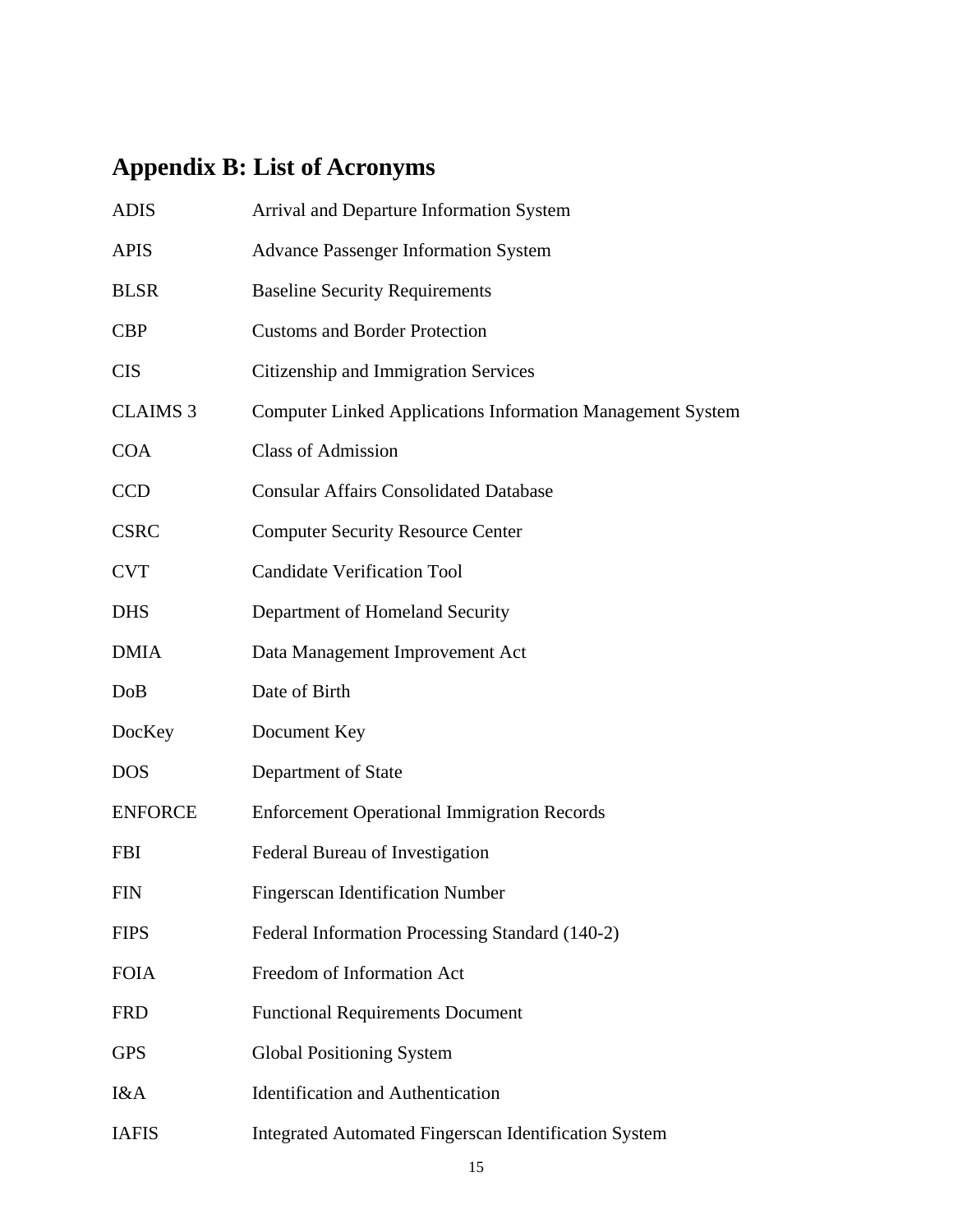| <b>IBIS</b>   | <b>Interagency Border Inspection System</b>                 |
|---------------|-------------------------------------------------------------|
| <b>ICD</b>    | <b>Interface Control Document</b>                           |
| ICE           | <b>Immigration and Customs Enforcement</b>                  |
| ID            | Identifier                                                  |
| <b>IDENT</b>  | <b>Automated Biometric Identification System</b>            |
| <b>IFR</b>    | <b>Interim Final Rule</b>                                   |
| <b>IIRIRA</b> | Illegal Immigration Reform and Immigrant Responsibility Act |
| IT            | <b>Information Technology</b>                               |
| <b>LPR</b>    | <b>Lawful Permanent Resident</b>                            |
| <b>MOU</b>    | Memorandum of Understanding                                 |
| <b>NATO</b>   | North Atlantic Treaty Organization                          |
| <b>NIST</b>   | National Institute of Standards and Technology              |
| <b>NIV</b>    | Nonimmigrant Visa                                           |
| <b>OMB</b>    | Office of Management and Budget                             |
| PA            | Privacy Act                                                 |
| <b>PIA</b>    | <b>Privacy Impact Assessment</b>                            |
| <b>PICS</b>   | Password Issuance Control System                            |
| POD           | Port of Departure                                           |
| POE           | Port of Entry                                               |
| Pub. L.       | Public Law                                                  |
| <b>SER</b>    | <b>Security Evaluation Report</b>                           |
| <b>SEVIS</b>  | <b>Student and Exchange Visitor Information System</b>      |
| SM/I          | <b>Systems Management and Integration</b>                   |
| <b>SOR</b>    | System of Records                                           |
| <b>SORN</b>   | <b>System of Records Notice</b>                             |
| <b>SSN</b>    | Social Security Number                                      |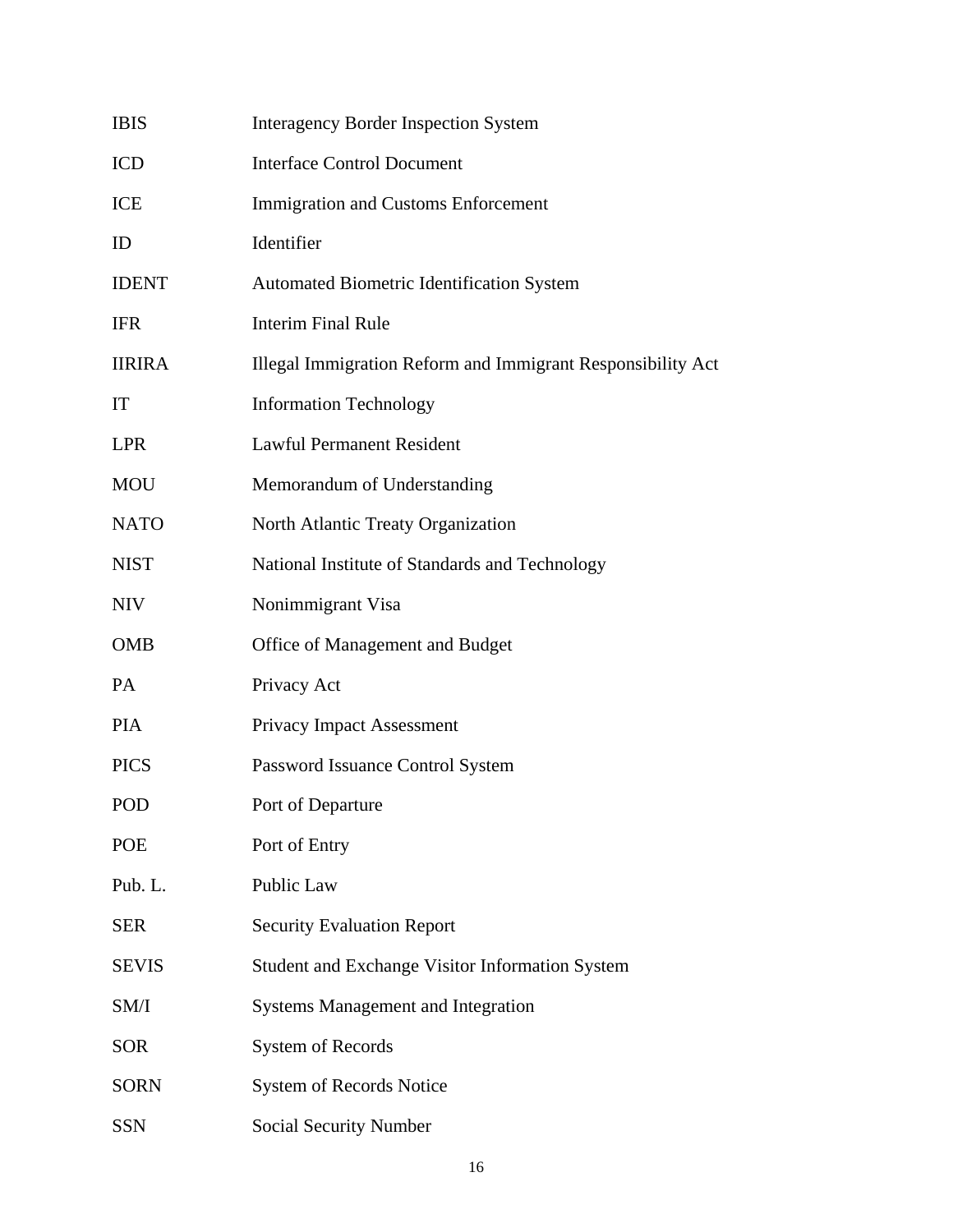| <b>STARS</b>   | <b>Service Technology Alliance Resources</b>                |
|----------------|-------------------------------------------------------------|
| TBD            | To Be Determined                                            |
| <b>TECS</b>    | <b>Treasury Enforcement Communications System</b>           |
| U.S.C.         | <b>United States Code</b>                                   |
| <b>USCIS</b>   | United States Citizenship and Immigration Services          |
| US-VISIT       | United States Visitor Immigrant Status Indicator Technology |
| <b>VWP</b>     | Visa Waiver Program                                         |
| <b>VWPPA</b>   | Visa Waiver Permanent Program Act                           |
| <b>VWPPASS</b> | Visa Waiver Permanent Program Act Support System            |
| <b>WAN</b>     | Wide Area Network                                           |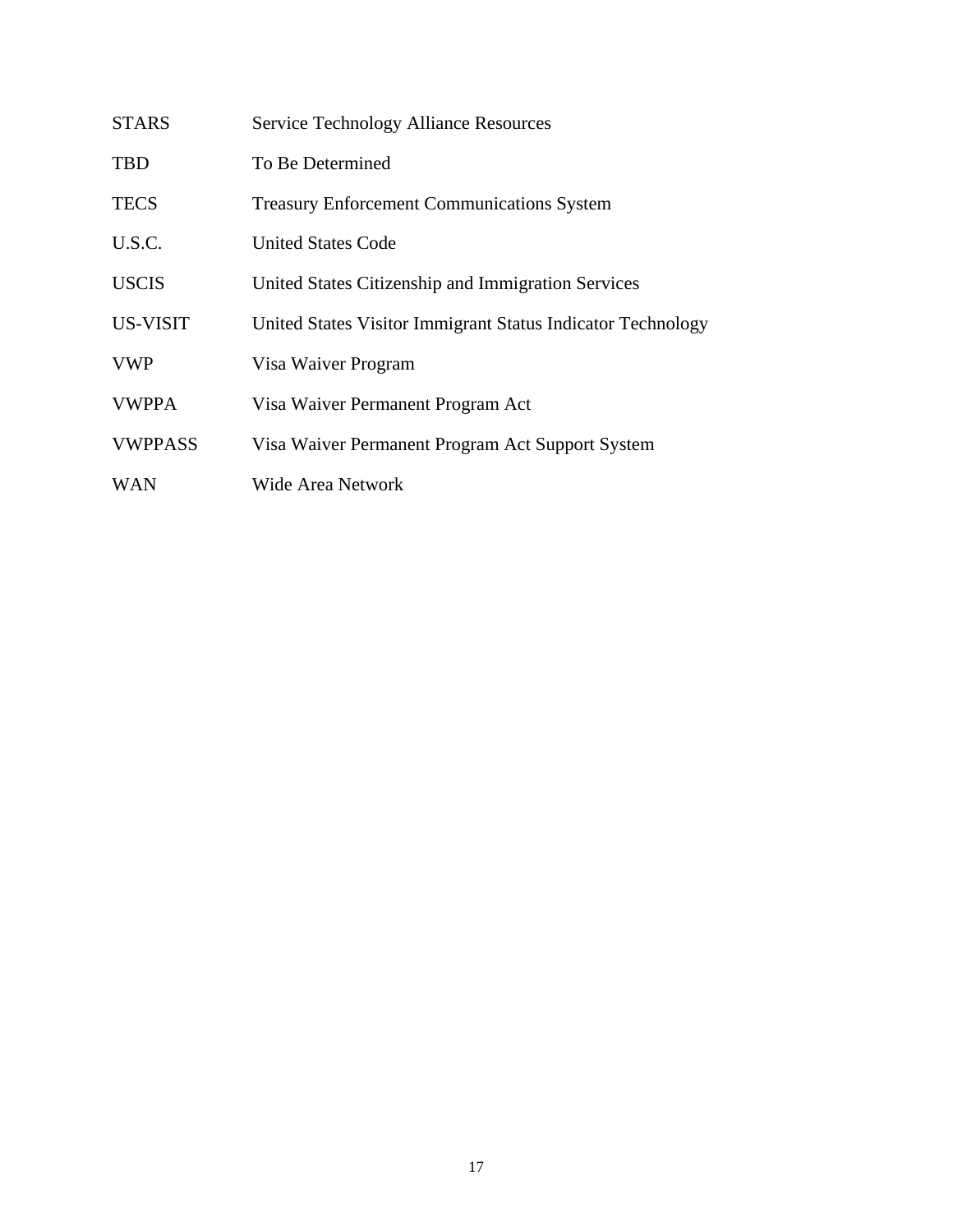### **Appendix C: Data Flows Detailed**

Pursuant to section 202 of the Enhanced Border Security and Visa Entry Reform Act of 2002, US-VISIT information will be integrated with other DHS databases and data systems, and US-VISIT information systems will be interfaced with data systems of other agencies US-VISIT exchanges data on a routine basis with the Student and Exchange Visitor Information System (SEVIS), the Computer Linked Applications Information Management System (CLAIMS 3), and the State Department's Consular Affairs Consolidated Database (CCD). However, US-VISIT information is logically separated from other data and users on the component systems, which are not dedicated US-VISIT systems.

Tables C-1 through C-4 detail the flows of personal information in US-VISIT. In general, internally generated administrative information (other than identifiers) that is associated with individuals is not included. However, information with special relevance for the treatment of individuals (e.g., Class of Admission) is included. Table C-1 defines sets of data elements that are handled as groups. To reduce complexity, the rest of the data flow tables refer, when appropriate, to these groups rather than to individual data elements. Table C-2 details the data flowing into and out of US-VISIT breaking it down by component system/application. Table C-3 indicates what personal information individual US-VISIT processes are using and which systems/applications are involved in those processes. Note that because the contexts of primary and secondary inspection are different for air/sea POEs and land border POEs, Table C-3 refers instead to core and extended inspection. Table C-4 charts the flows of personal information between US-VISIT systems/applications and directly between US-VISIT systems/applications and selected other systems. A comprehensive assessment of external interfaces is underway. These tables facilitate analysis of the personal data requirements of US-VISIT and identification of potentially unnecessary data collection or movement.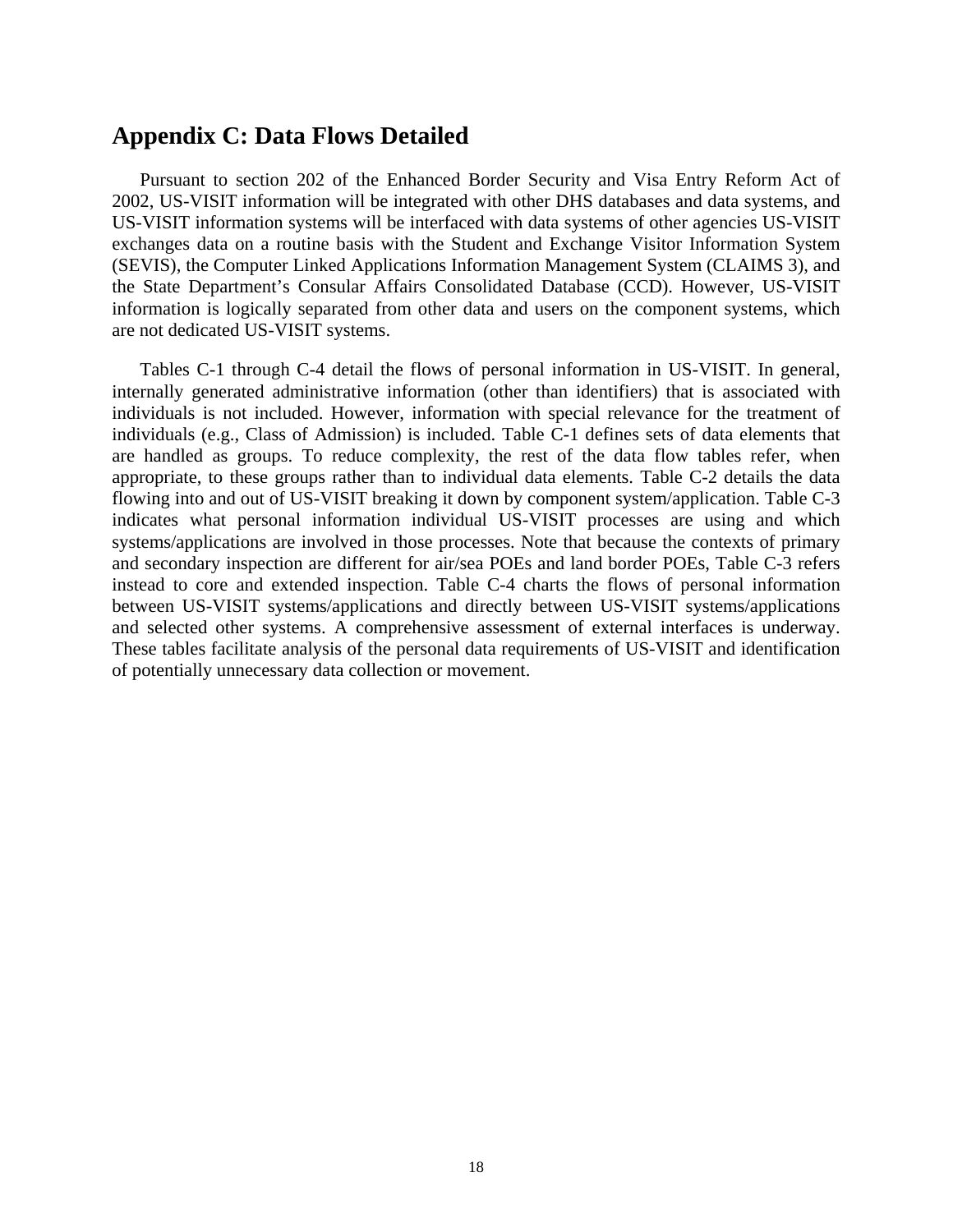# **Table C-1: Data Aggregates**

| <b>Aggregate Name</b>       | <b>Data Elements</b>                             |  |  |
|-----------------------------|--------------------------------------------------|--|--|
|                             | Complete name<br>$\bullet$                       |  |  |
|                             | Date of birth                                    |  |  |
|                             | Citizenship                                      |  |  |
|                             | Gender<br>$\bullet$                              |  |  |
|                             | Travel document                                  |  |  |
|                             | <b>Type</b><br>$\circ$                           |  |  |
| DocKey                      | Number<br>$\circ$                                |  |  |
|                             | Date of issuance<br>$\Omega$                     |  |  |
|                             | Country of issuance<br>$\circ$                   |  |  |
|                             | <b>Fingerscan Identification Number</b>          |  |  |
|                             | (FIN)                                            |  |  |
|                             | Biographic and biometric watch list<br>$\bullet$ |  |  |
|                             | hit/match <sup>10</sup>                          |  |  |
| <b>Biometric Data</b>       | Fingerscans<br>$\bullet$                         |  |  |
|                             | Photograph                                       |  |  |
| <b>Admission Data</b>       | <b>Class of Admission</b><br>$\bullet$           |  |  |
|                             | <b>Admit Until Date</b><br>$\bullet$             |  |  |
|                             | First name<br>$\bullet$                          |  |  |
|                             | Last name                                        |  |  |
|                             | Visa                                             |  |  |
|                             | Class<br>$\circ$                                 |  |  |
|                             | Number<br>$\circ$                                |  |  |
|                             | Entry (multiple or one time<br>O                 |  |  |
| Visa Data                   | entry)                                           |  |  |
|                             | Issuance date<br>$\circ$                         |  |  |
|                             | <b>Expiration</b> date<br>$\circ$                |  |  |
|                             | Passport type                                    |  |  |
|                             | Passport number                                  |  |  |
|                             | Gender                                           |  |  |
|                             | Date of birth                                    |  |  |
|                             | Nationality                                      |  |  |
|                             | Dependent on document type but may include       |  |  |
|                             | Complete name                                    |  |  |
| <b>Travel Document Data</b> | Document                                         |  |  |
|                             | o Number                                         |  |  |
|                             | Date of issuance<br>$\Omega$                     |  |  |
|                             | Country of issuance                              |  |  |

 $10$  This information is not retained in the event of a false positive.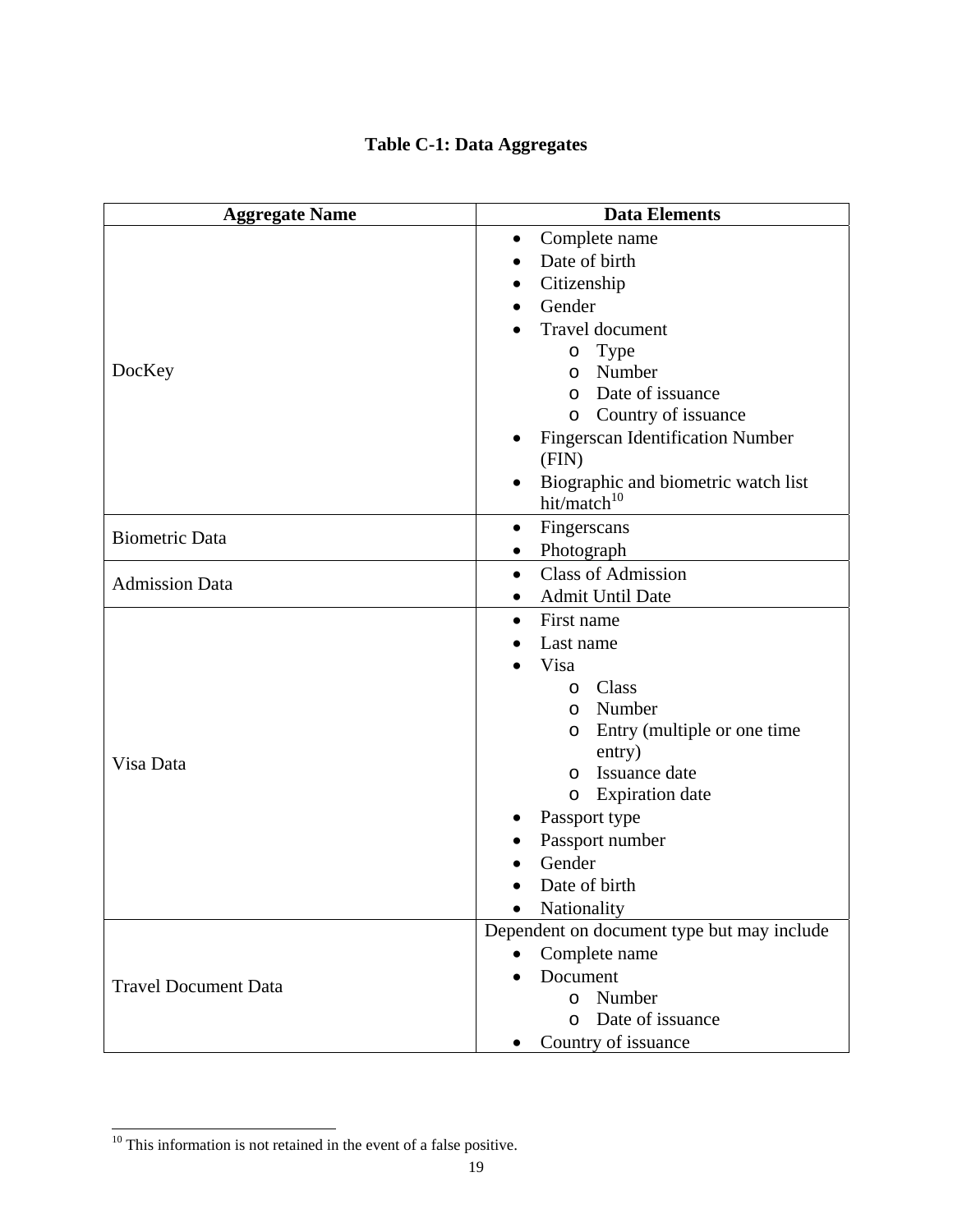|                    | Complete name                              |  |  |  |  |
|--------------------|--------------------------------------------|--|--|--|--|
|                    | Date of birth                              |  |  |  |  |
|                    | Gender                                     |  |  |  |  |
|                    | Document                                   |  |  |  |  |
|                    | Country of issuance<br>$\circ$             |  |  |  |  |
|                    | <b>Type</b><br>$\circ$                     |  |  |  |  |
|                    | Number<br>O                                |  |  |  |  |
|                    | <b>Expiration</b> date<br>O                |  |  |  |  |
|                    | Issue date<br>$\Omega$                     |  |  |  |  |
| Passenger manifest | Nationality                                |  |  |  |  |
|                    | Carrier code, number                       |  |  |  |  |
|                    | Vessel seaport                             |  |  |  |  |
|                    | Vessel name                                |  |  |  |  |
|                    | <b>PNR Number</b>                          |  |  |  |  |
|                    | Arrival country, airport                   |  |  |  |  |
|                    | Departure country, airport                 |  |  |  |  |
|                    | Arrival date & time/Departure date<br>٠    |  |  |  |  |
|                    | U.S. destination address                   |  |  |  |  |
|                    | Passenger status, status code<br>$\bullet$ |  |  |  |  |
|                    | Complete name<br>$\bullet$                 |  |  |  |  |
|                    | Date of birth                              |  |  |  |  |
|                    | Citizenship                                |  |  |  |  |
|                    | Gender                                     |  |  |  |  |
|                    | Passport number                            |  |  |  |  |
| I-94 data          | Country of residence                       |  |  |  |  |
|                    | Departure city                             |  |  |  |  |
|                    | Visa city of issuance                      |  |  |  |  |
|                    | Visa data of issuance                      |  |  |  |  |
|                    | U.S. destination address                   |  |  |  |  |

# **Table C-1: Data Aggregates (continued)**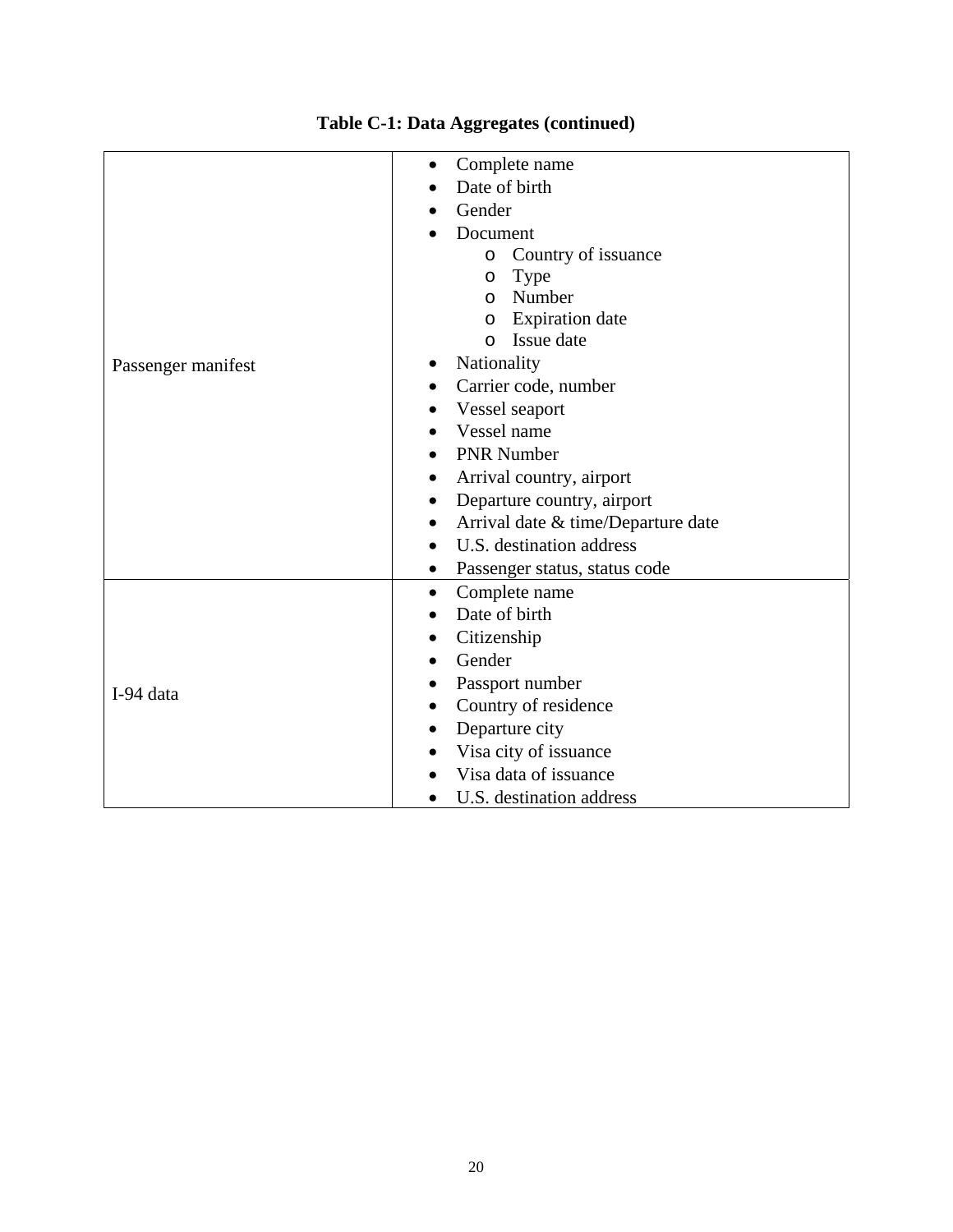| Visa application | State Department case ID<br>٠<br><b>Applicant ID</b><br>Complete name<br>Gender<br>Date of birth<br>$\bullet$<br>Country of birth<br>Nationality<br>٠<br>Passport<br>Number<br>$\circ$<br>Type<br>$\circ$<br>o Date of issuance<br>Country of issuance<br>$\circ$<br>City of issuance<br>$\circ$<br><b>Expiration</b> date<br>$\circ$ |  |  |
|------------------|---------------------------------------------------------------------------------------------------------------------------------------------------------------------------------------------------------------------------------------------------------------------------------------------------------------------------------------|--|--|
|                  | Visa type<br>Visa class<br>٠                                                                                                                                                                                                                                                                                                          |  |  |
|                  | Encounter date and time<br>٠<br>Encounter applicant ID<br><b>Travel document</b><br>Type<br>$\circ$<br>Country of issuance<br>O<br>Number<br>$\circ$<br>Date of birth<br>$\bullet$                                                                                                                                                    |  |  |
| Encounter data   | Eye color<br>Hair color<br>Height<br>٠<br>Complete name<br>$\bullet$<br>Nationality<br>٠<br>Country of birth<br>Race<br>$\bullet$<br>Gender<br>Weight<br><b>State Department ID</b>                                                                                                                                                   |  |  |
| Audit log        | User ID<br>$\bullet$<br>Date and time<br>System actions                                                                                                                                                                                                                                                                               |  |  |

# **Table C-1: Data Aggregates (concluded)**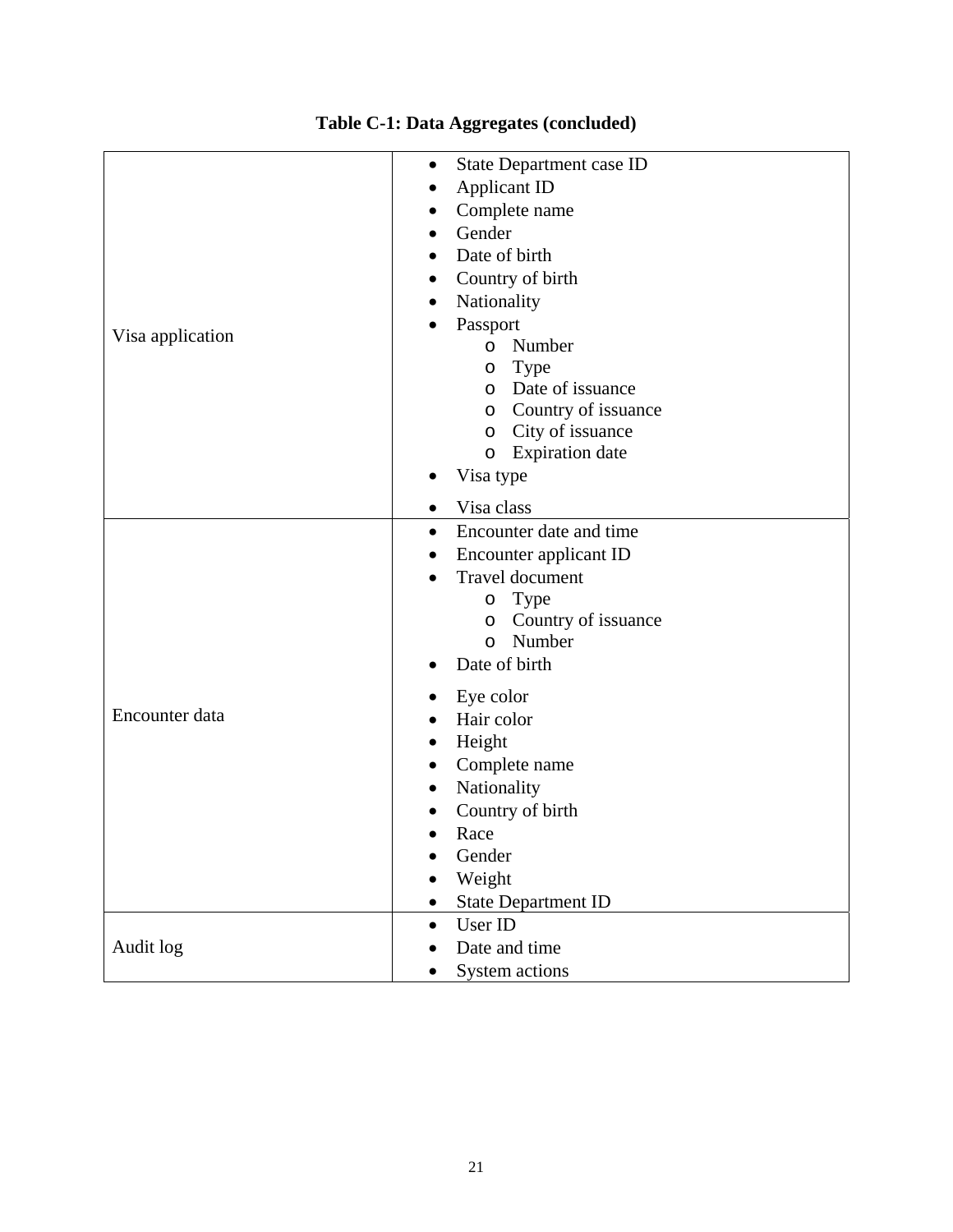| <b>System/Application</b>     | Data In                                | Data Out                      |
|-------------------------------|----------------------------------------|-------------------------------|
|                               | Passenger manifest, admission data,    | Visa data (NIV), passenger    |
|                               | photo (NIV), visa data (NIV), DocKey   | manifest, DocKey              |
| <b>TECS</b>                   |                                        | (including biographic watch   |
|                               |                                        | list hit/match), photo (NIV), |
|                               |                                        | admission data, audit log     |
|                               | DocKey, photo, fingerscans,            | DocKey (including             |
| <b>IDENT</b>                  | biographic data (watch list updates)   | biometric watch list          |
|                               |                                        | hit/match), fingerscans,      |
|                               |                                        | audit log                     |
|                               | Passenger manifest, admission data,    | DocKey, complete name,        |
|                               | DocKey,                                | DoB, gender, nationality,     |
|                               | complete name,                         | visa type, visa number,       |
|                               | DoB, gender,                           | passport number, country of   |
|                               | country of birth,                      | issuance, POE, entry date,    |
|                               | nationality,                           | POD, departure date,          |
| <b>ADIS</b>                   | U.S. destination address, visa class,  | admission data, SEVIS ID,     |
|                               | visa number, passport number,          | SEVIS status, status change   |
|                               | country of issuance, $SSN11$ , alien   | date, audit log               |
|                               | number, I-94 number, POE, entry        |                               |
|                               | date, POD, departure date, admission   |                               |
|                               | data (current/requested), case status, |                               |
|                               | SEVIS status change date, SEVIS ID     |                               |
|                               | (current/requested)                    |                               |
|                               | Travel document data, visa data,       | Updated passenger manifest,   |
|                               | passenger manifest, DocKey             | DocKey, photo, fingerscans,   |
| Workstation                   | (including biographic and biometric    | admission data, I-94 data     |
|                               | watch list hit/match), photo,          |                               |
|                               | fingerscans, admission data, I-94 data |                               |
| <b>Candidate Verification</b> | Candidate & subject fingerscans,       | Verification decision         |
| Tool (CVT)                    | FINs, photos, verification history     |                               |
| Secondary Inspection          |                                        |                               |
| Tool                          | Encounter data, FIN (previous          |                               |
|                               | encounter)                             |                               |

**Table C-2: US-VISIT Data In/Out by System/Application** 

 $11$  Received from CLAIMS 3 for non-immigrants authorized to work.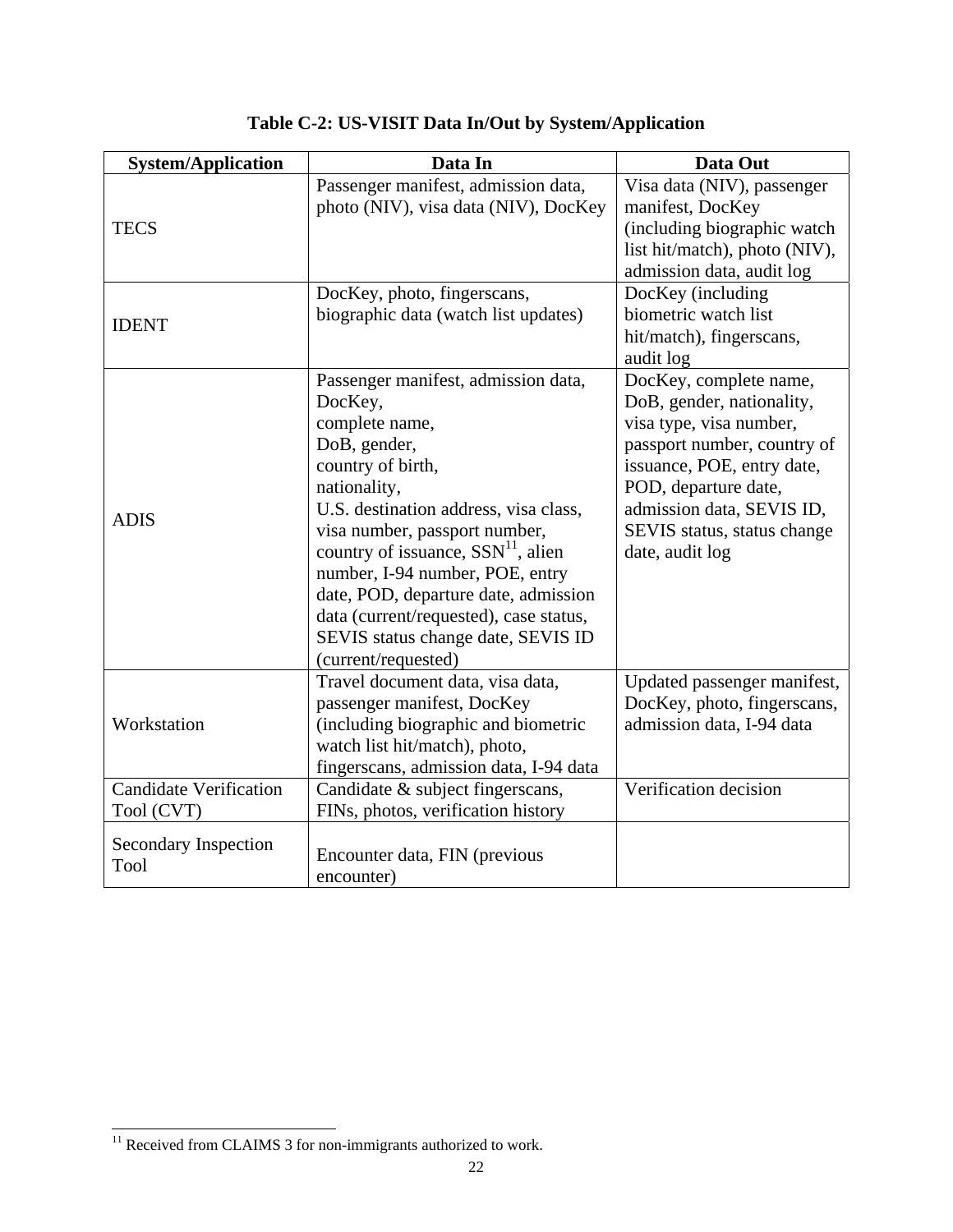| <b>Process</b>        | <b>Subprocess</b>                                                     | <b>System/Application</b>                          | Data Usage                                                                                                                  |  |
|-----------------------|-----------------------------------------------------------------------|----------------------------------------------------|-----------------------------------------------------------------------------------------------------------------------------|--|
|                       | Visa application check                                                | TECS, IDENT                                        | Visa application, photo,<br>fingerscans, FIN                                                                                |  |
|                       | Manifest data check                                                   | <b>TECS</b>                                        | Passenger manifest                                                                                                          |  |
| Pre-                  | Biographical watch list<br>check                                      | <b>TECS</b>                                        | Passenger manifest                                                                                                          |  |
| Arrival               | Visa data check                                                       | <b>TECS</b>                                        | Passenger manifest, visa<br>data (NIV)                                                                                      |  |
|                       | Passenger list analysis                                               | <b>TECS</b>                                        | Results of passenger<br>manifest, biographical<br>watch list, and visa data<br>checks                                       |  |
|                       | <b>Biometric verification</b>                                         | <b>IDENT</b> , Workstation                         | DocKey, fingerscans                                                                                                         |  |
|                       | Biometric watch list check                                            | <b>IDENT, Workstation</b>                          | DocKey, fingerscans                                                                                                         |  |
| Arrival               | Document – visa                                                       | TECS, Workstation                                  | Travel document data, visa<br>data (NIV), photo (NIV)                                                                       |  |
| (core)                | comparison<br>Manifest/Admission update<br>TECS, ADIS,<br>Workstation |                                                    | Passenger, manifest,<br>admission data                                                                                      |  |
|                       | I-94 data entry                                                       | Workstation                                        | I-94 data                                                                                                                   |  |
| Arrival<br>(extended) | Queries                                                               | <b>IDENT</b> , Secondary<br><b>Inspection Tool</b> | Encounter data, complete<br>name, gender, DoB, doc<br>type, number, and country<br>of issuance, FIN (previous<br>encounter) |  |
|                       | Admission update                                                      | TECS, ADIS,<br>Workstation                         | DocKey, admission data                                                                                                      |  |
|                       | Biometric comparison and<br>document authentication                   | TECS, Workstation                                  | Visa data (NIV), photo<br>(NIV)                                                                                             |  |
|                       | <b>Biometric verification</b>                                         | <b>IDENT</b> , Exit Device                         | DocKey, fingerscans                                                                                                         |  |
| Departure             | Biometric watch list check                                            | <b>IDENT, Exit Device</b>                          | DocKey, fingerscans                                                                                                         |  |

# **Table C-3: US-VISIT Processes and Data Usage**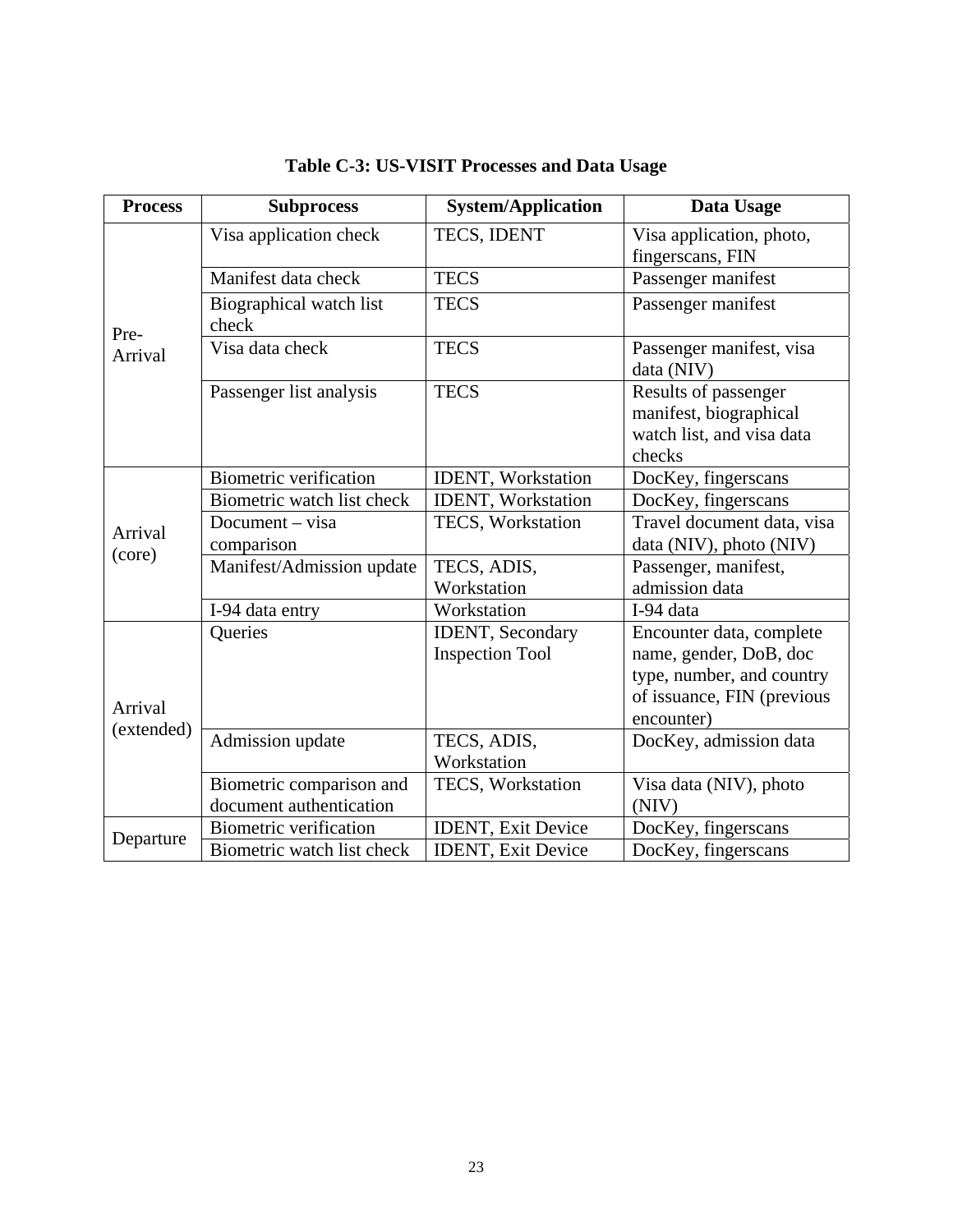| <b>Process</b>    | <b>Subprocess</b> | <b>System/Application</b> | Data Usage                   |
|-------------------|-------------------|---------------------------|------------------------------|
|                   | Arrival/Departure | <b>ADIS</b>               | Passenger manifest,          |
|                   | correlation       |                           | admission data               |
|                   | Change of status  | <b>ADIS</b>               | Complete name, DoB,          |
| Arrival/Departure |                   |                           | gender, nationality, visa    |
| reconciliation    |                   |                           | type, visa number, passport  |
|                   |                   |                           | number, country of issuance, |
|                   |                   |                           | POE, entry date, POD,        |
|                   |                   |                           | departure date, admission    |
|                   |                   |                           | data, SEVIS ID, SEVIS        |
|                   |                   |                           | status, status change date   |
| Watch list        |                   | <b>IDENT</b> , Candidate  | Candidate & subject          |
| hit/match         |                   | <b>Verification Tool</b>  | fingerscans, FINs, photos,   |
| verification      |                   | (CVT)                     | verification history         |
| Audit log capture |                   | TECS, IDENT, ADIS         | User, date and time, system  |
|                   |                   |                           | actions                      |

**Table C-3: US-VISIT Processes and Data Usage (concluded)**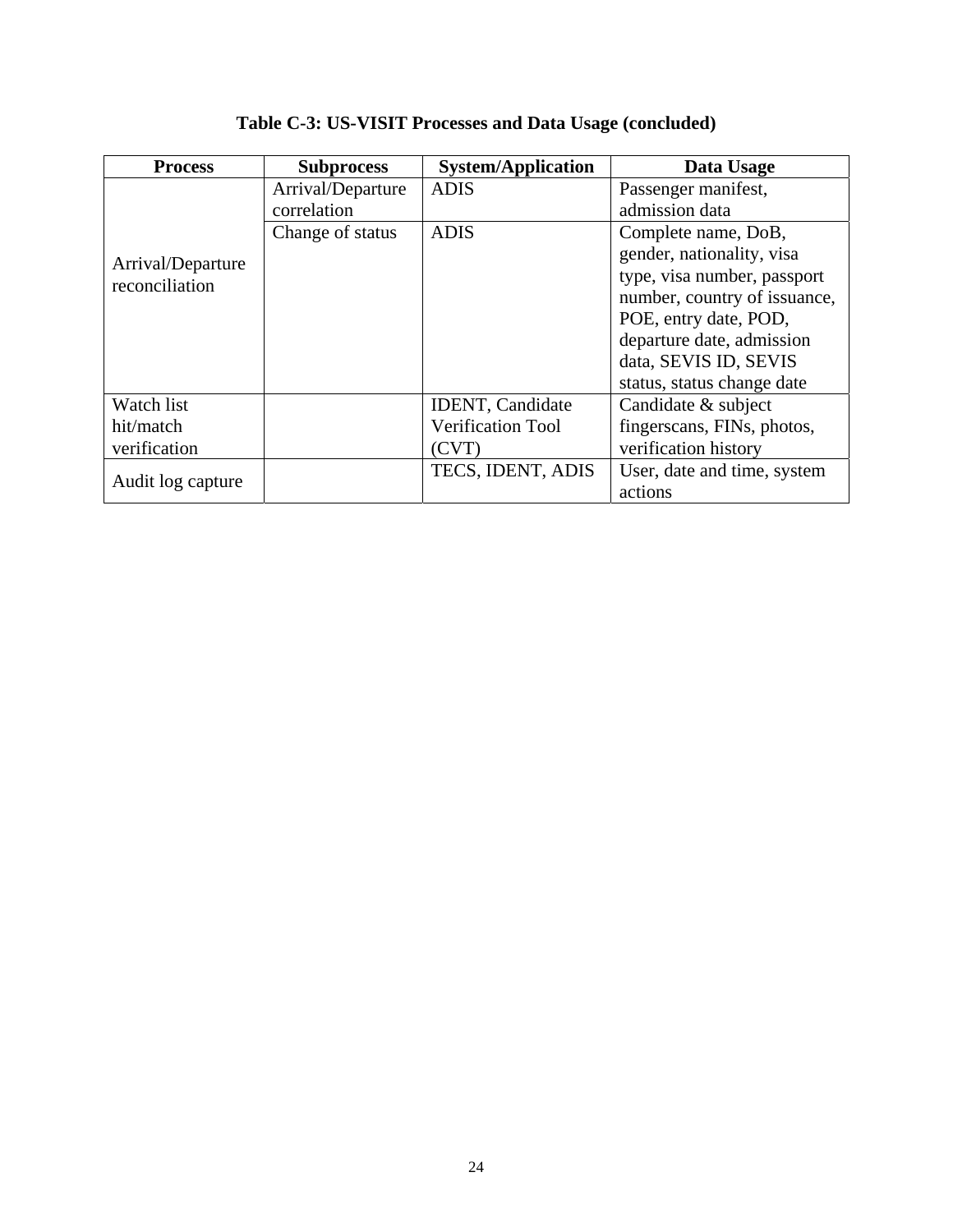# **Table C-4, Part 1: US-VISIT System/Application Interface Data Flows**

| From<br>To                                                                             | W/S                                                                                    | <b>TECS</b>                                              | <b>IDENT</b>                          | <b>ADIS</b>                                                                                                                                                                                                                                                      |
|----------------------------------------------------------------------------------------|----------------------------------------------------------------------------------------|----------------------------------------------------------|---------------------------------------|------------------------------------------------------------------------------------------------------------------------------------------------------------------------------------------------------------------------------------------------------------------|
| Work-<br>Station (W/S)                                                                 |                                                                                        | DocKey, admission<br>data, updated<br>passenger manifest | DocKey, photo, finger-prints          |                                                                                                                                                                                                                                                                  |
| <b>TECS</b>                                                                            | DocKey, admission data, visa<br>data (NIV), photo (NIV),<br>passenger manifest, status |                                                          |                                       | DocKey, passenger<br>manifest, admission data                                                                                                                                                                                                                    |
| <b>IDENT</b>                                                                           | DocKey                                                                                 |                                                          |                                       | DocKey                                                                                                                                                                                                                                                           |
| <b>ADIS</b>                                                                            |                                                                                        | DocKey                                                   |                                       |                                                                                                                                                                                                                                                                  |
| CIS Biometric<br>System                                                                |                                                                                        |                                                          | Biometric data and biographic<br>text |                                                                                                                                                                                                                                                                  |
| Secondary<br><b>Inspection Tool</b><br>(SIT)                                           |                                                                                        |                                                          |                                       |                                                                                                                                                                                                                                                                  |
| Candidate<br>Verification<br>Tool (CVT)                                                |                                                                                        |                                                          | Verification decision                 |                                                                                                                                                                                                                                                                  |
| <b>SEVIS</b>                                                                           |                                                                                        |                                                          |                                       | Complete name, DoB, gender, nationality, visa type, visa<br>number, passport number, country of issuance, POE, entry<br>date, POD, departure date, admission data, SEVIS ID, SEVIS<br>status, status change date                                                 |
| <b>CLAIMS 3</b>                                                                        |                                                                                        |                                                          |                                       | Complete name, DoB, gender, country of birth, nationality,<br>U.S. destination address, passport number, country of<br>issuance, SSN, alien number, I-94 number, entry date,<br>admission data (current/requested), case status, SEVIS ID<br>(current/requested) |
| Dept. of Justice<br>(DOJ) IAFIS                                                        |                                                                                        |                                                          | Fingerscans, biographic data          |                                                                                                                                                                                                                                                                  |
| Dept of<br><b>State Consular</b><br>Affairs Consoli-<br>dated DB (CCD)<br>Non US-VISIT |                                                                                        | Visa data (NIV),<br>photo (NIV), FIN                     | Visa data (refusal)                   |                                                                                                                                                                                                                                                                  |
| (NUSV) TECS                                                                            |                                                                                        |                                                          |                                       |                                                                                                                                                                                                                                                                  |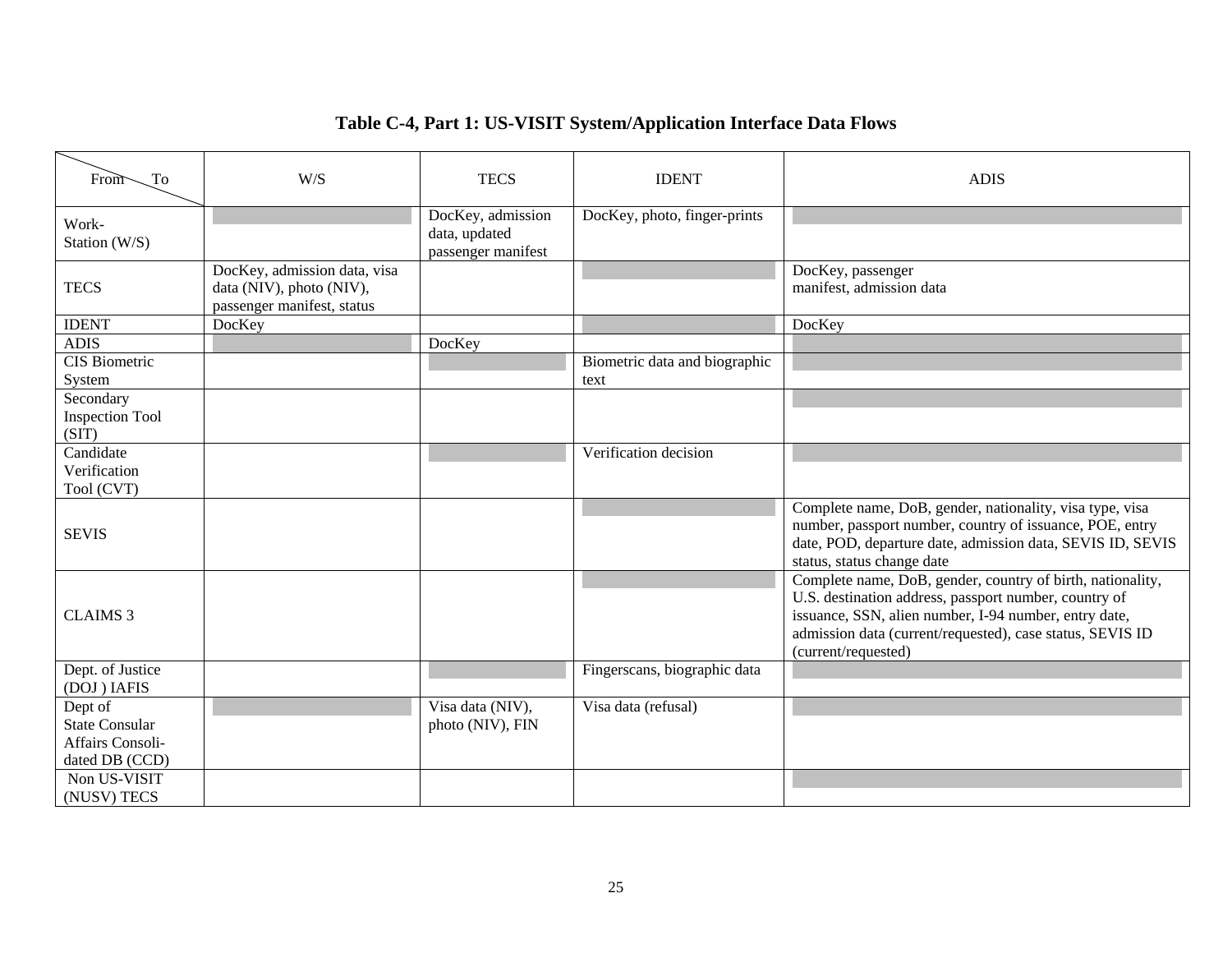| Table C-4, Part 2: US-VISIT System/Application Interface Data Flows |  |
|---------------------------------------------------------------------|--|
|---------------------------------------------------------------------|--|

| From<br>T <sub>o</sub>          | <b>SIT</b>                                                                                                                  | <b>CVT</b>                                                                   | <b>SEVIS</b>                                                                                                                                                                                                        | <b>CLAIMS 3</b> | <b>DOJ</b><br><b>IAFIS</b> | CCD                                                                          | <b>NUSV TECS</b> |
|---------------------------------|-----------------------------------------------------------------------------------------------------------------------------|------------------------------------------------------------------------------|---------------------------------------------------------------------------------------------------------------------------------------------------------------------------------------------------------------------|-----------------|----------------------------|------------------------------------------------------------------------------|------------------|
| Work-                           |                                                                                                                             |                                                                              |                                                                                                                                                                                                                     |                 |                            |                                                                              | I-94 data        |
| Station (W/S)                   |                                                                                                                             |                                                                              |                                                                                                                                                                                                                     |                 |                            |                                                                              |                  |
| <b>TECS</b>                     |                                                                                                                             |                                                                              |                                                                                                                                                                                                                     |                 |                            |                                                                              |                  |
| <b>IDENT</b>                    | Encounter data, complete<br>name, gender, DoB, doc<br>type, number, and country<br>of issuance, FIN (previous<br>encounter) | Candidate &<br>subject fingerscans,<br>FINs, photos,<br>verification history |                                                                                                                                                                                                                     |                 |                            | Encounter<br>data, watch list<br>hits, FIN<br>Change,<br>Watchlist<br>Change |                  |
| <b>ADIS</b>                     |                                                                                                                             |                                                                              | Complete name, DoB, gender,<br>nationality, visa type & number,<br>passport number & country of issuance,<br>POE, entry date, POD, departure date,<br>admission data, SEVIS ID, SEVIS<br>status, status change date |                 |                            |                                                                              |                  |
| Secondary                       |                                                                                                                             |                                                                              |                                                                                                                                                                                                                     |                 |                            |                                                                              |                  |
| <b>Inspection Tool</b>          |                                                                                                                             |                                                                              |                                                                                                                                                                                                                     |                 |                            |                                                                              |                  |
| (SIT)                           |                                                                                                                             |                                                                              |                                                                                                                                                                                                                     |                 |                            |                                                                              |                  |
| CIS Biometric                   |                                                                                                                             |                                                                              |                                                                                                                                                                                                                     |                 |                            |                                                                              |                  |
| System                          |                                                                                                                             |                                                                              |                                                                                                                                                                                                                     |                 |                            |                                                                              |                  |
| Candidate                       |                                                                                                                             |                                                                              |                                                                                                                                                                                                                     |                 |                            |                                                                              |                  |
| Verification                    |                                                                                                                             |                                                                              |                                                                                                                                                                                                                     |                 |                            |                                                                              |                  |
| Tool (CVT)                      |                                                                                                                             |                                                                              |                                                                                                                                                                                                                     |                 |                            |                                                                              |                  |
| <b>SEVIS</b>                    |                                                                                                                             |                                                                              |                                                                                                                                                                                                                     |                 |                            |                                                                              |                  |
| CLAIMS <sub>3</sub>             |                                                                                                                             |                                                                              |                                                                                                                                                                                                                     |                 |                            |                                                                              |                  |
| Dept. of Justice<br>(DOJ) IAFIS |                                                                                                                             |                                                                              |                                                                                                                                                                                                                     |                 |                            |                                                                              |                  |
| Dept of                         |                                                                                                                             |                                                                              |                                                                                                                                                                                                                     |                 |                            |                                                                              |                  |
| <b>State Consular</b>           |                                                                                                                             |                                                                              |                                                                                                                                                                                                                     |                 |                            |                                                                              |                  |
| Affairs Consoli-                |                                                                                                                             |                                                                              |                                                                                                                                                                                                                     |                 |                            |                                                                              |                  |
| dated DB (CCD)                  |                                                                                                                             |                                                                              |                                                                                                                                                                                                                     |                 |                            |                                                                              |                  |
| Non US-VISIT                    |                                                                                                                             |                                                                              |                                                                                                                                                                                                                     |                 |                            |                                                                              |                  |
| (NUSV) TECS                     |                                                                                                                             |                                                                              |                                                                                                                                                                                                                     |                 |                            |                                                                              |                  |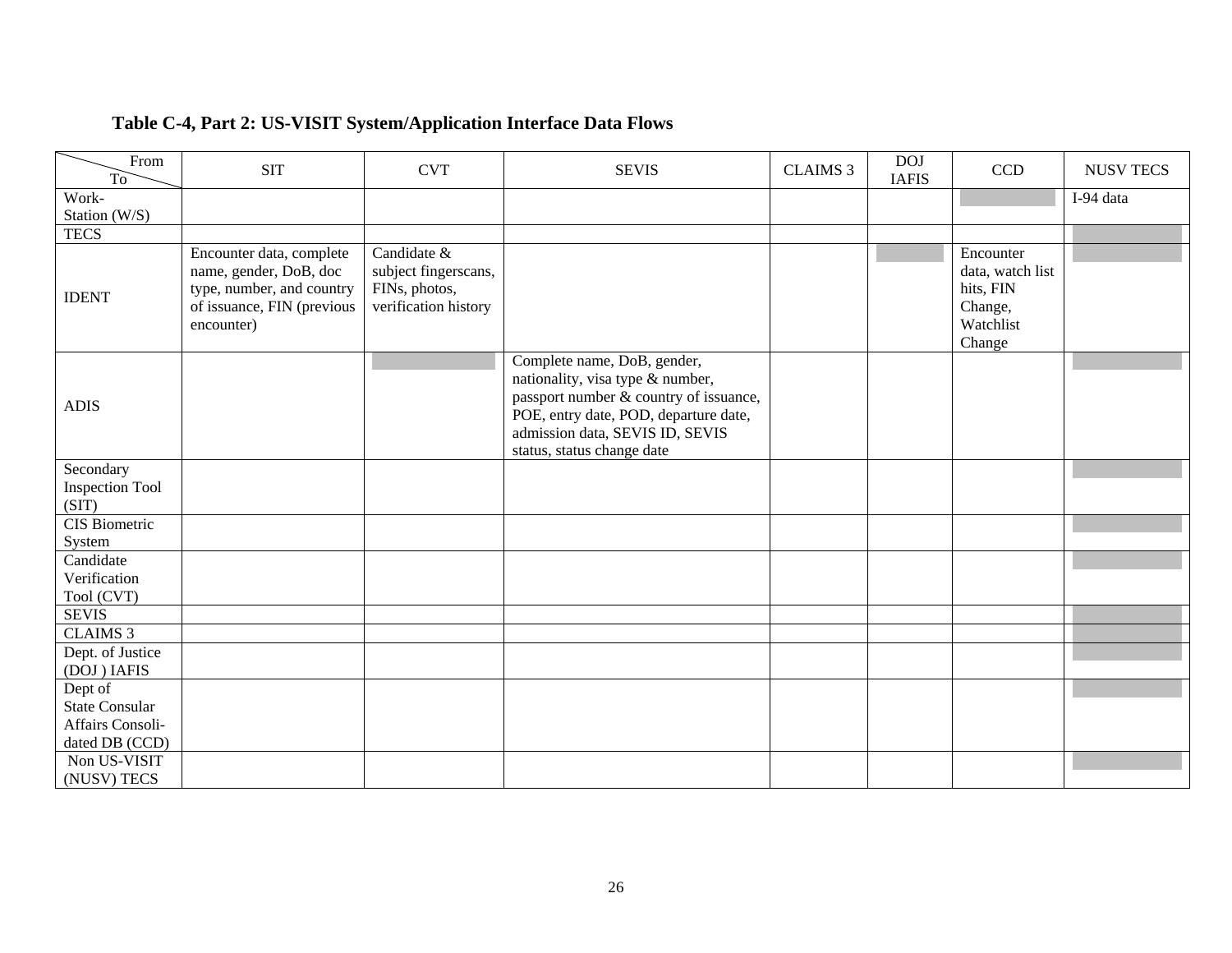### **Appendix D: Security Safeguards for Privacy Protection Detailed**

NIST Special Publication 800-30, Risk Management Guide for Information Technology Systems (January 2002) identifies classes of safeguards for information system security. Technical safeguards are applied (1) within component systems, (2) to communications between component systems, and (3) at interfaces between component systems and external (i.e., non-US-VISIT) systems. Physical safeguards are generally provided by the facilities in which components systems are housed. Administrative and procedural safeguards are provided by rules of behavior, as discussed in Section 4 above.

The table below provides greater detail on the various physical and electronic measures employed to counter the various threats to the US-VISIT Program. Compliance of ADIS, the Passenger Processing Component of TECS, IDENT, AIDMS, and the POE workstations with ID-4300A, the BLSR, and the DHS Physical Security Handbook is assumed. As reflected in the table, the same safeguards can mitigate many different threats.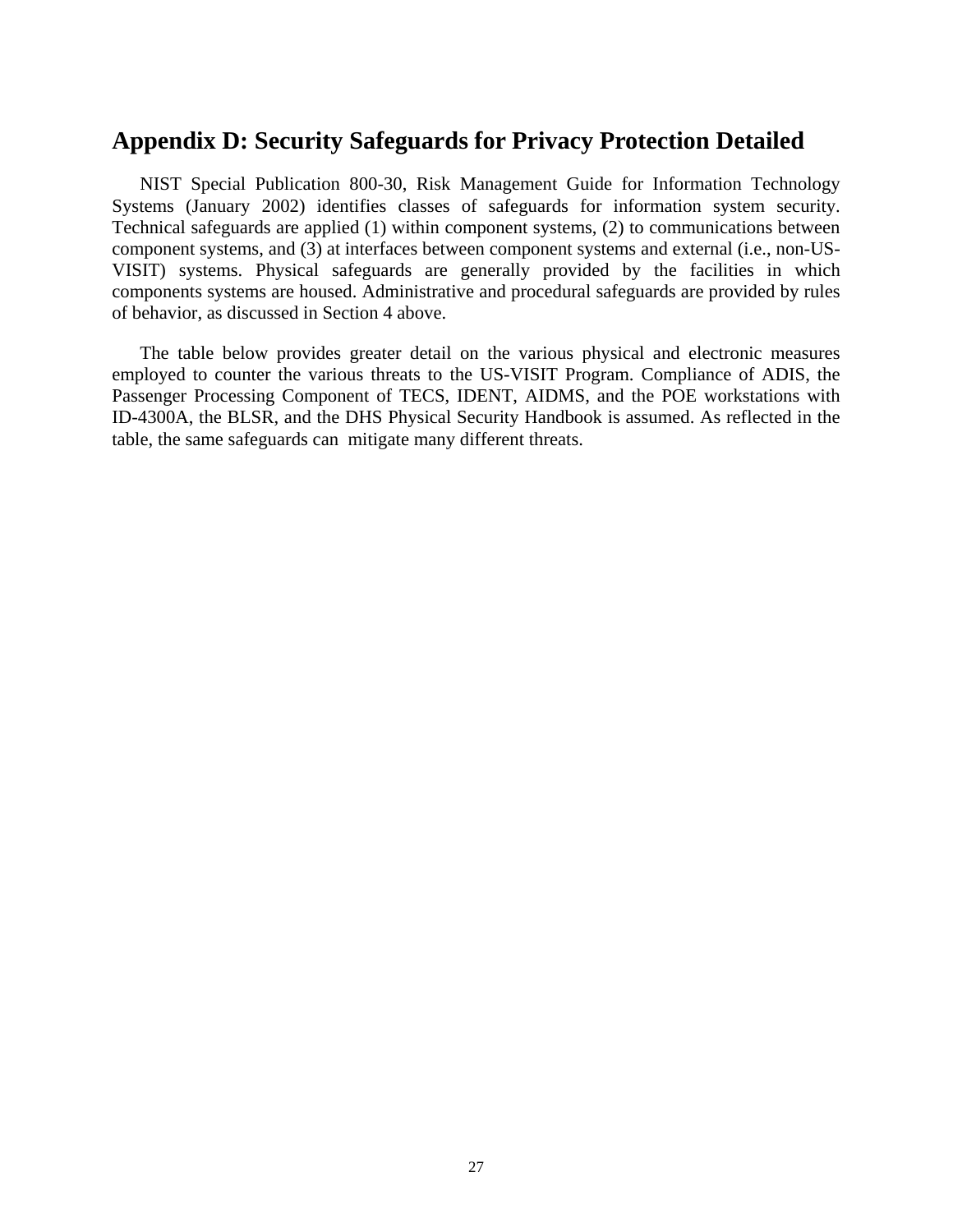| <b>Nature of</b><br><b>Threat</b>                                                                                      | <b>Architectural</b><br><b>Placement</b>               | <b>Safeguard</b>                                                          | <b>Mechanism</b>                                                                                                                                                                                                                                                                                                                                                                                                                                            |
|------------------------------------------------------------------------------------------------------------------------|--------------------------------------------------------|---------------------------------------------------------------------------|-------------------------------------------------------------------------------------------------------------------------------------------------------------------------------------------------------------------------------------------------------------------------------------------------------------------------------------------------------------------------------------------------------------------------------------------------------------|
| <b>Intentional</b><br>physical threats<br>from<br>unauthorized<br>external entities                                    | <b>ADIS</b>                                            | Physical protection                                                       | The ADIS database and application<br>is maintained at a Department of<br>Justice Data Center. Physical<br>controls of that facility (e.g., guards,<br>locks) apply and prevent entry by<br>unauthorized entities.                                                                                                                                                                                                                                           |
| Intentional<br>physical threats<br>from<br>unauthorized<br>external entities                                           | Passenger<br>Processing<br>Component of<br><b>TECS</b> | Physical protection                                                       | The Passenger Processing<br>Component of TECS is maintained<br>on a mainframe by CBP. Physical<br>controls of the TECS facility (e.g.,<br>guards, locks) apply and prevent<br>entry by unauthorized entities.                                                                                                                                                                                                                                               |
| Intentional<br>physical threats<br>from<br>unauthorized<br>external entities                                           | <b>IDENT</b>                                           | Physical protection                                                       | <b>IDENT</b> is maintained on an IBM<br>cluster at a Department of Justice<br>Data Center. Physical controls of the<br>facility (e.g., guards, locks) apply<br>and prevent entry by unauthorized<br>entities.                                                                                                                                                                                                                                               |
| Intentional<br>physical threats<br>from<br>unauthorized<br>external entities                                           | <b>POE</b><br>Workstation                              | Physical protection                                                       | Physical controls may be specific to<br>each POE. Assumed to be in<br>compliance with BLSR and DHS<br>Handbook 4300A.                                                                                                                                                                                                                                                                                                                                       |
| Intentional and<br>unintentional<br>electronic<br>threats from<br>authorized<br>(internal and<br>external)<br>entities | US-VISIT-<br>wide                                      | Technical<br>protection:<br>Identification and<br>authentication<br>(I&A) | User identifier and password,<br>managed by the Password Issuance<br>Control System (PICS) and the<br>LDAP System. Role-based access<br>schema and auditing capabilities also<br>in place.<br>Issue to be addressed during system<br>integration: Define procedures for<br>correlation among different user<br>identifiers (issued by PICS, LDAP<br>and the legacy mechanisms in ADIS,<br>the Passenger Processing Component<br>of TECS, IDENT, and the POE |

**Table D-1: Privacy Threats and Mitigation Methods Detailed** 

 $12$  Access to information on the system depends on, and accountability for user actions is ensured by, I&A of users. As indicated in the table, US-VISIT components provide user ID / password mechanisms. US-VISIT is moving to a single client with a single sign-on capability that will be controlled using role-based access with user IDs and complex passwords. Until that solution is implemented there are both role-based access controls and multiple logons to access various component systems.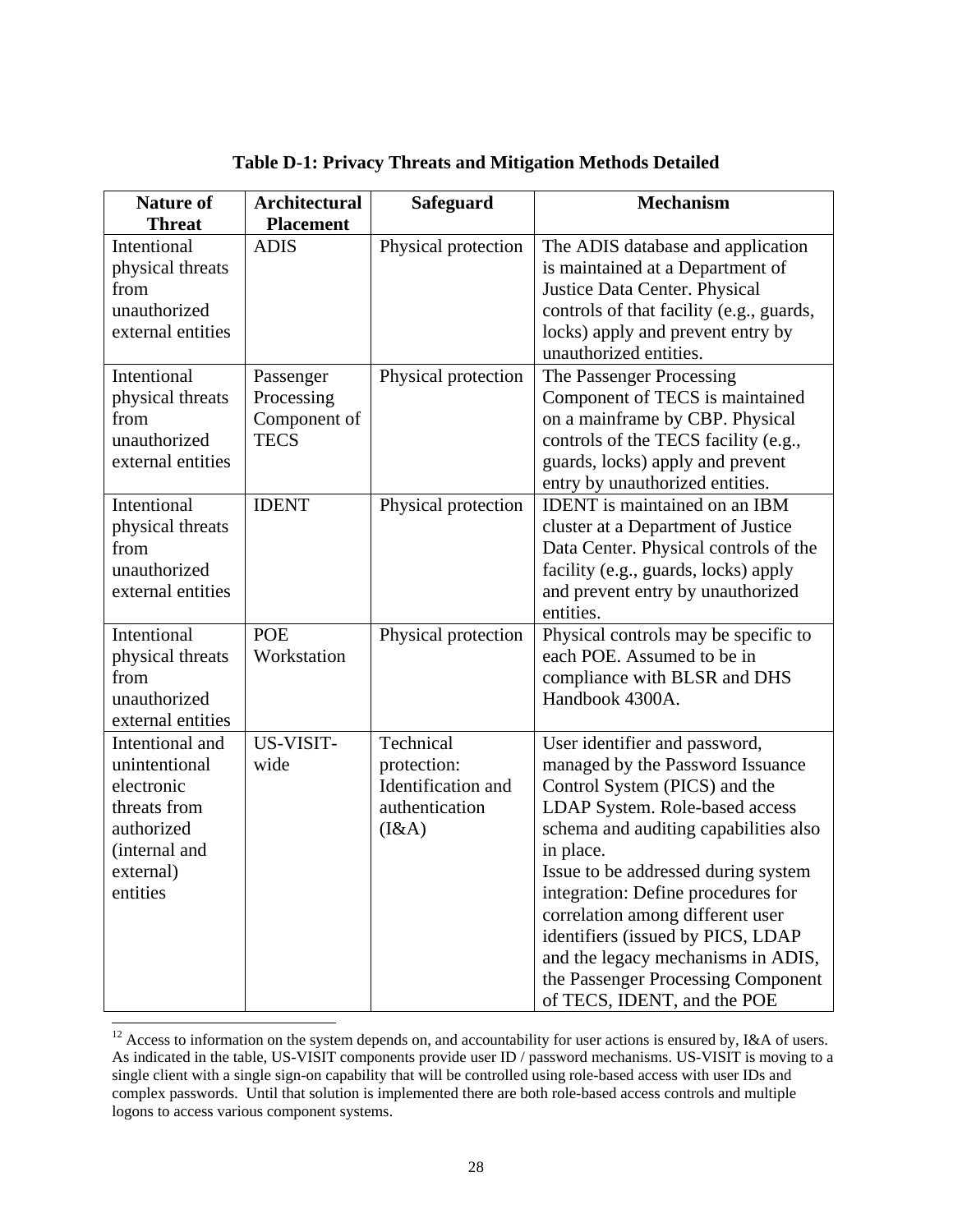| <b>Nature of</b><br><b>Threat</b>                                                                                      | <b>Architectural</b><br><b>Placement</b>               | <b>Safeguard</b>                                                | <b>Mechanism</b>                                                                                                                                                                                                                                                                                         |
|------------------------------------------------------------------------------------------------------------------------|--------------------------------------------------------|-----------------------------------------------------------------|----------------------------------------------------------------------------------------------------------------------------------------------------------------------------------------------------------------------------------------------------------------------------------------------------------|
|                                                                                                                        |                                                        |                                                                 | workstations) to facilitate tracking<br>and investigation of activities by<br>individual users.                                                                                                                                                                                                          |
| Intentional and<br>unintentional<br>electronic<br>threats from<br>authorized<br>(internal and<br>external)<br>entities | <b>ADIS</b>                                            | Technical<br>protection: I&A                                    | User identifier and password in<br>concert with role based access<br>control and audit mechanisms to<br>respond appropriately as required.                                                                                                                                                               |
| Intentional and<br>unintentional<br>electronic<br>threats from<br>authorized<br>(internal and<br>external)<br>entities | <b>IDENT</b>                                           | Technical<br>protection: I&A                                    | User identifier and password in<br>concert with role based access<br>control and audit mechanisms to<br>respond appropriately as required.                                                                                                                                                               |
| Intentional and<br>unintentional<br>electronic<br>threats from<br>authorized<br>(internal and<br>external)<br>entities | Passenger<br>Processing<br>Component of<br><b>TECS</b> | Technical<br>protection: I&A                                    | User identifier and password in<br>concert with role based access<br>control and audit mechanisms to<br>respond appropriately as required.                                                                                                                                                               |
| Intentional and<br>unintentional<br>physical and<br>electronic threat<br>from<br>unauthorized<br>external entities     | <b>POE</b><br>Workstation                              | Technical<br>protection: I&A                                    | User identifier and password in<br>concert with role based access<br>control and audit mechanisms to<br>respond appropriately as required.<br>US-VISIT, Increment 2 client<br>software runs on Windows 2000<br>workstations connected to the DHS<br>network, with associated policies and<br>procedures. |
| Intentional and<br>unintentional<br>electronic<br>threats from<br>authorized<br>(internal and<br>external)<br>entities | <b>ADIS</b>                                            | Technical<br>protection:<br>Authorization and<br>access control | Enforced by database management<br>system, via ADIS application<br>interface.                                                                                                                                                                                                                            |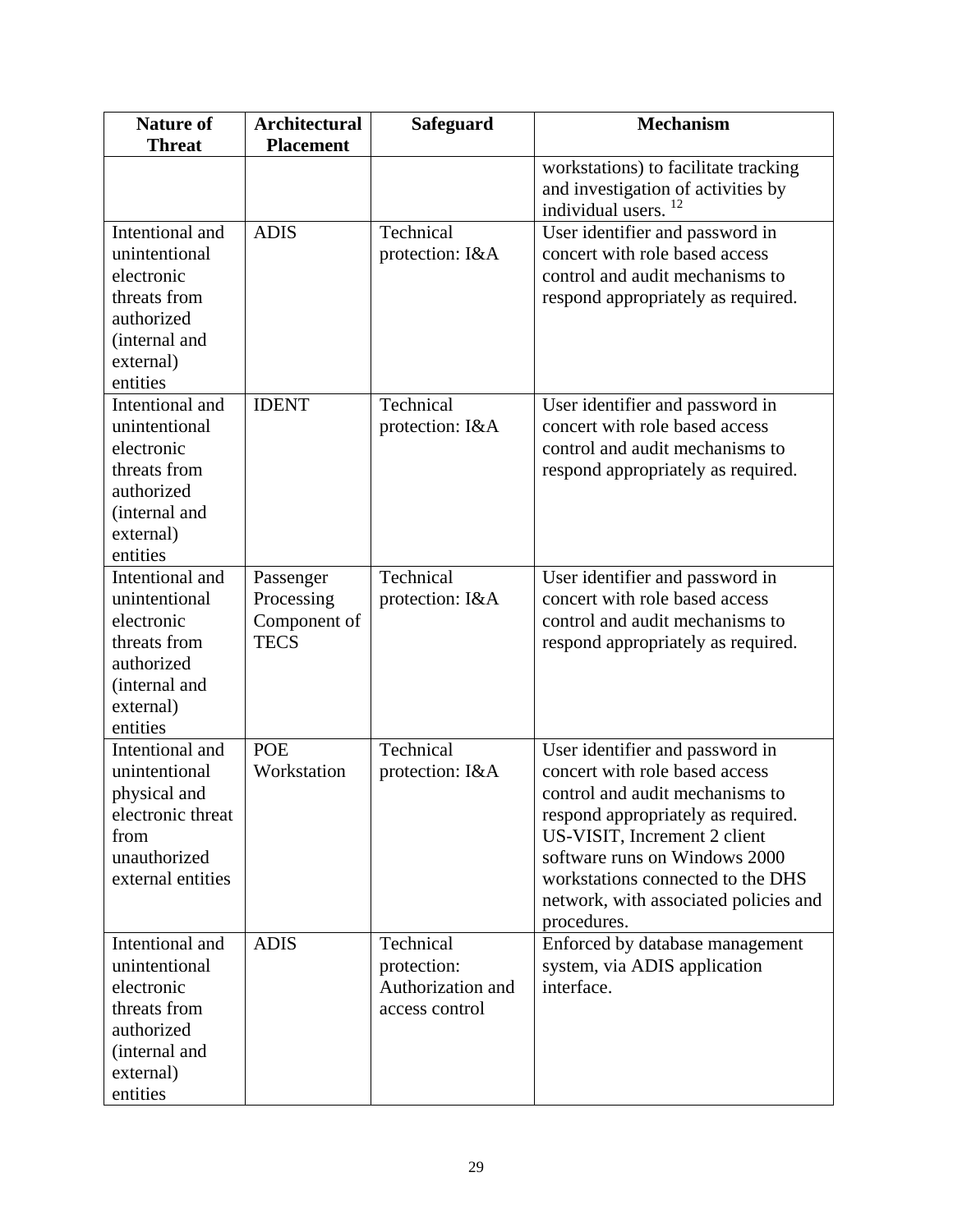| <b>Nature of</b>  | <b>Architectural</b> | <b>Safeguard</b>   | <b>Mechanism</b>                       |
|-------------------|----------------------|--------------------|----------------------------------------|
| <b>Threat</b>     | <b>Placement</b>     |                    |                                        |
| Intentional and   | <b>IDENT</b>         | Technical          | Enforced by database management        |
| unintentional     |                      | protection:        | system, via IDENT application          |
| electronic threat |                      | Authorization and  | interface.                             |
| from authorized   |                      | access control     |                                        |
| (internal and     |                      |                    |                                        |
| external)         |                      |                    |                                        |
| entities          |                      |                    |                                        |
| Intentional and   | Passenger            | Technical          | Enforced by database management        |
| unintentional     | Processing           | protection:        | system, via IBIS application           |
| electronic threat | Component of         | Authorization and  | interface.                             |
| from authorized   | <b>TECS</b>          | access control     |                                        |
| (internal and     |                      |                    |                                        |
| external)         |                      |                    |                                        |
| entities          |                      |                    |                                        |
| Intentional and   | <b>POE</b>           | Technical          | Access to US-VISIT client              |
| unintentional     | Workstation          | protection:        | applications is authorized, given that |
| physical and      |                      | Authorization and  | access to the workstation is granted.  |
| electronic threat |                      | access control     | Access controls to US-VISIT data on    |
| from              |                      |                    | ADIS, TECS, and IDENT are              |
| unauthorized      |                      |                    | enforced by the other component        |
| external entities |                      |                    | systems.                               |
| Intentional       | ADIS,                | Technical          | Assumed to be in compliance with       |
| electronic and    | IDENT,               | protection: Object | BLSR and DHS Handbook 4300A.           |
| physical threat   | Passenger            | reuse (identified  |                                        |
| from internal     | Processing           | under system       |                                        |
| entities          | Component of         | protections)       |                                        |
|                   | <b>TECS</b>          |                    |                                        |
| Intentional       | <b>POE</b>           | Technical          | Issue to be addressed during system    |
| electronic and    | Workstation          | protection:        | integration: How to ensure residual    |
| physical threat   |                      | Residual           | information protection on the POE      |
| from external     |                      | information        | Workstation for transient objects      |
| entities          |                      | protection         | containing biometric or biographic     |
|                   |                      |                    | information. See Encryption,           |

<sup>&</sup>lt;sup>13</sup> Some Port of Entry (POE) workstations and Exit Devices will store various personal information, if only transiently.

two audit requirements on the IDENT Client: Accountability for user actions is ensured by audit mechanisms. ADIS, the Passenger Processing Component of TECS, and IDENT provide auditing. The US-VISIT, Increment 1 Functional Requirements Document (FRD) states

RTM 8.3-10 "The IDENT Client System shall capture the user ID of the user collecting store-and-forward biographic and biometric information."

RTM 8.3-20 "The IDENT Client System shall capture the user ID of the user submitting store-and-forward transactions to the EID."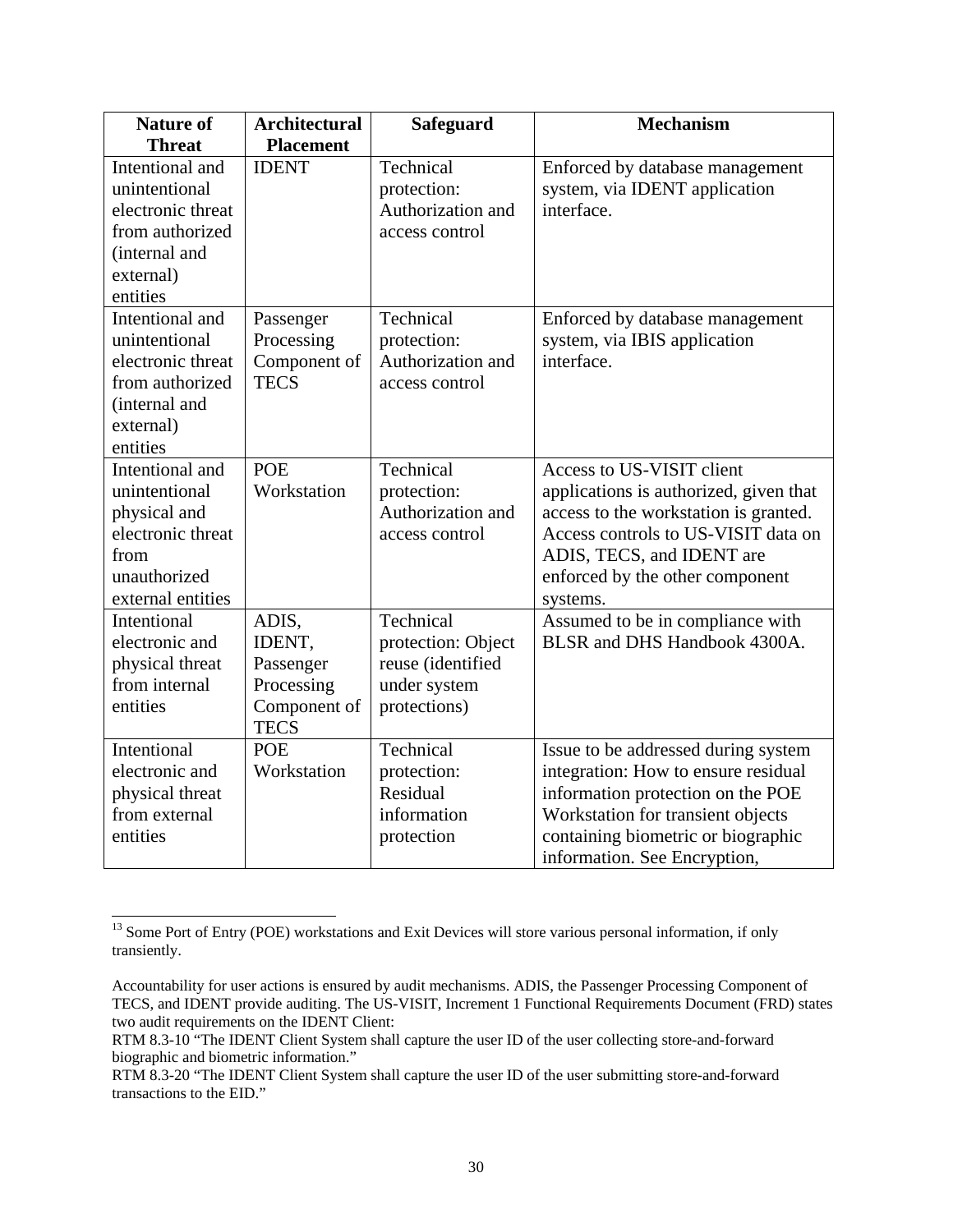| <b>Nature of</b>                 | <b>Architectural</b> | <b>Safeguard</b>  | <b>Mechanism</b>                                                           |
|----------------------------------|----------------------|-------------------|----------------------------------------------------------------------------|
| <b>Threat</b>                    | <b>Placement</b>     |                   |                                                                            |
|                                  |                      |                   | below. <sup>13</sup>                                                       |
| Intentional                      | <b>POE</b>           | Technical         | Issue to be addressed during system                                        |
| physical and                     | Workstation          | protection:       | integration: How will encryption be                                        |
| electronic                       |                      | Encryption        | used to protect transiently stored                                         |
| threats from                     |                      |                   | biometric and biographic                                                   |
| external entities                |                      |                   | information? Will encryption address                                       |
|                                  |                      |                   | the residual information concern?                                          |
| Intentional                      | <b>US-VISIT</b>      | Technical         | Internal communications occur over                                         |
| electronic threat                | internal             | protection:       | the secured DHS WAN. The ICD                                               |
| from authorized                  | communicatio         | Protected         | states that exchange of data between                                       |
| and                              | n (between           | communications    | all systems will be accomplished by a                                      |
| unauthorized                     | <b>POE</b>           | and transaction   | message queuing service, using IBM                                         |
| entities                         | workstation,         | privacy           | Websphere MQSeries. Websphere                                              |
|                                  | Passenger            |                   | SSL and/or PKI capabilities are not                                        |
|                                  | Processing           |                   | currently used, but provide potential                                      |
|                                  | Component of         |                   | future capability for additional                                           |
|                                  | TECS, ADIS,          |                   | protection of the privacy of US-                                           |
|                                  | and IDENT)           |                   | VISIT transactions.                                                        |
| Intentional                      | <b>US-VISIT</b>      | Technical         | At times, communications may occur                                         |
| electronic threat                | communicatio         | protection:       | over non-government-owned external                                         |
| from authorized                  | n (between           | Encryption        | networks. Two communication paths                                          |
| and                              | <b>POE</b>           |                   | exist within the server for data                                           |
| unauthorized                     | workstation,         |                   | transmission. Encryption of data,                                          |
| entities                         | and Passenger        |                   | utilizing a FIPS 140-2-strength                                            |
|                                  | Processing           |                   | encryption schema for data passage                                         |
|                                  | Component of         |                   | provides data protection.                                                  |
|                                  | TECS, ADIS,          |                   |                                                                            |
|                                  | and IDENT)           |                   |                                                                            |
| Intentional and<br>unintentional | US-VISIT-<br>wide,   | Technical         | Any US-VISIT-specific audit trail                                          |
| electronic threat                | Passenger            | protection: Audit | requirements will be determined and<br>documented as part of the US-VISIT, |
| from authorized                  | Processing           |                   | Increment 1 Release 2 requirements /                                       |
| entities                         | Component of         |                   | design phase.                                                              |
|                                  |                      |                   |                                                                            |

 the authorized user logs out of the workstation. As a result of this approach, the risk arises that the captured user ID Captured information is cached and retained in the workstation even after the encounter ends. It is not deleted until could be modified while stored on the workstation, thus impairing DHS's ability to ensure compliance with rules of behavior and impose penalties for noncompliance.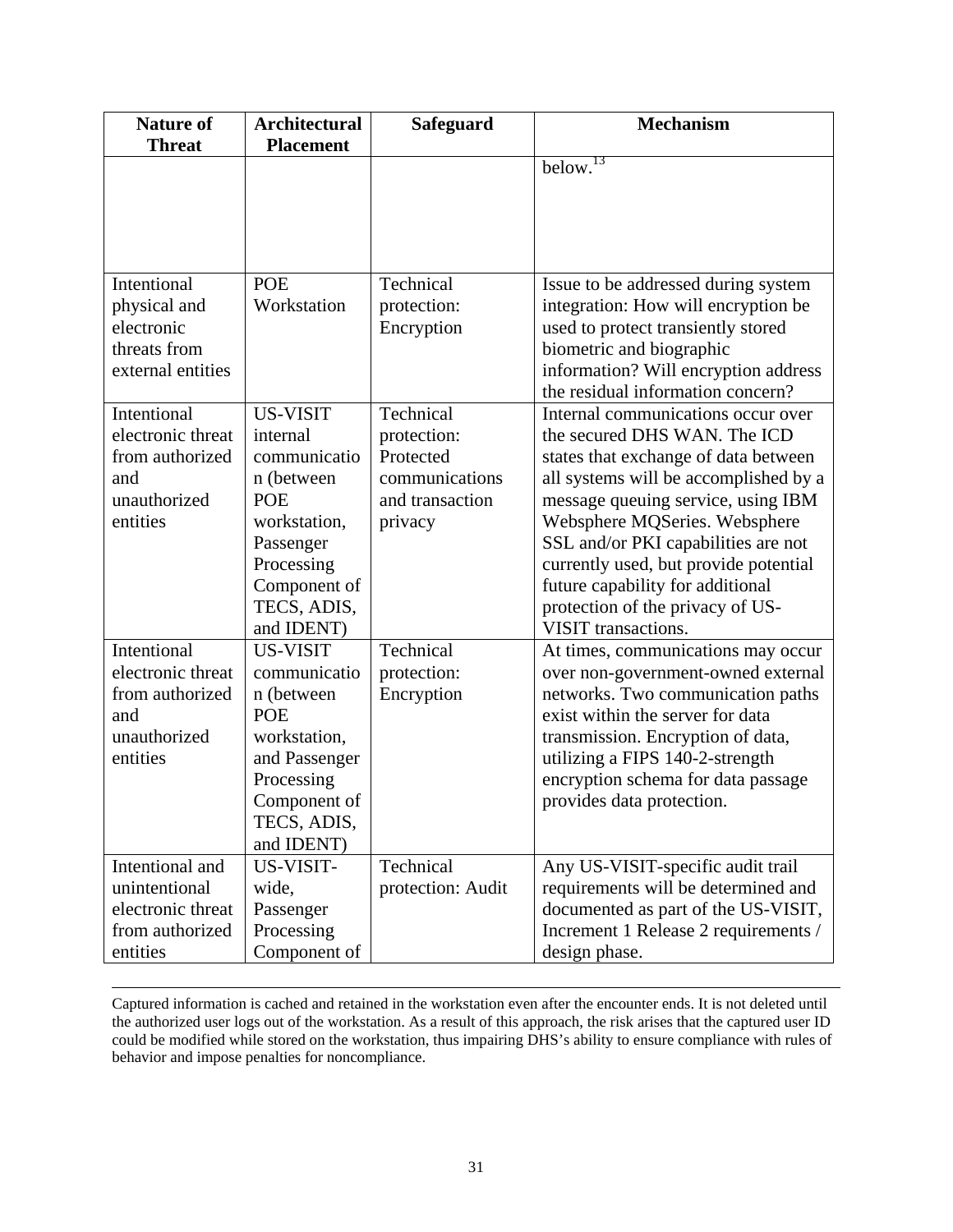| <b>Nature of</b>                                                                                 | <b>Architectural</b>     | <b>Safeguard</b>                                                              | <b>Mechanism</b>                                                                                                                                                                                                                                                                                                                                                                                                      |
|--------------------------------------------------------------------------------------------------|--------------------------|-------------------------------------------------------------------------------|-----------------------------------------------------------------------------------------------------------------------------------------------------------------------------------------------------------------------------------------------------------------------------------------------------------------------------------------------------------------------------------------------------------------------|
| <b>Threat</b>                                                                                    | <b>Placement</b>         |                                                                               |                                                                                                                                                                                                                                                                                                                                                                                                                       |
|                                                                                                  | TECS, ADIS,<br>and IDENT |                                                                               | Issue to be addressed during<br>integration: Define procedures for<br>use of the auditing capabilities of the<br>Passenger Processing Component of<br>TECS, ADIS, and IDENT, as well as<br>Websphere, to facilitate tracking and<br>investigation of transactions that span<br>component systems?                                                                                                                     |
| Intentional<br>electronic<br>threats from<br>authorized and<br>unauthorized<br>external entities | External<br>interfaces   | Technical<br>protection:<br>Boundary<br>protection (e.g.,<br>firewall, guard) | Not specified. For US-VISIT<br>Increment 1,<br><b>Passenger Processing Component</b><br>of TECS interfaces is internal to<br>US-VISIT.<br>ADIS interfaces with SEVIS and<br>$\bullet$<br>CLAIMS 3.<br><b>IDENT</b> interfaces with IAFIS via<br>$\bullet$<br>the IDENT/IAFIS Gateway<br>Server interface, Production<br>IDENT, and the Department of<br><b>State Consular Affairs</b><br><b>Consolidated Database</b> |
| Unintentional<br>electronic and<br>physical threats<br>from authorized<br>external entities      | External<br>interfaces   | Administrative<br>protection: Routine<br>use agreements                       | Memoranda of Understanding with<br>appropriate parties have been<br>completed. Agreements currently<br>exist with the Department of State<br>and the FBI.                                                                                                                                                                                                                                                             |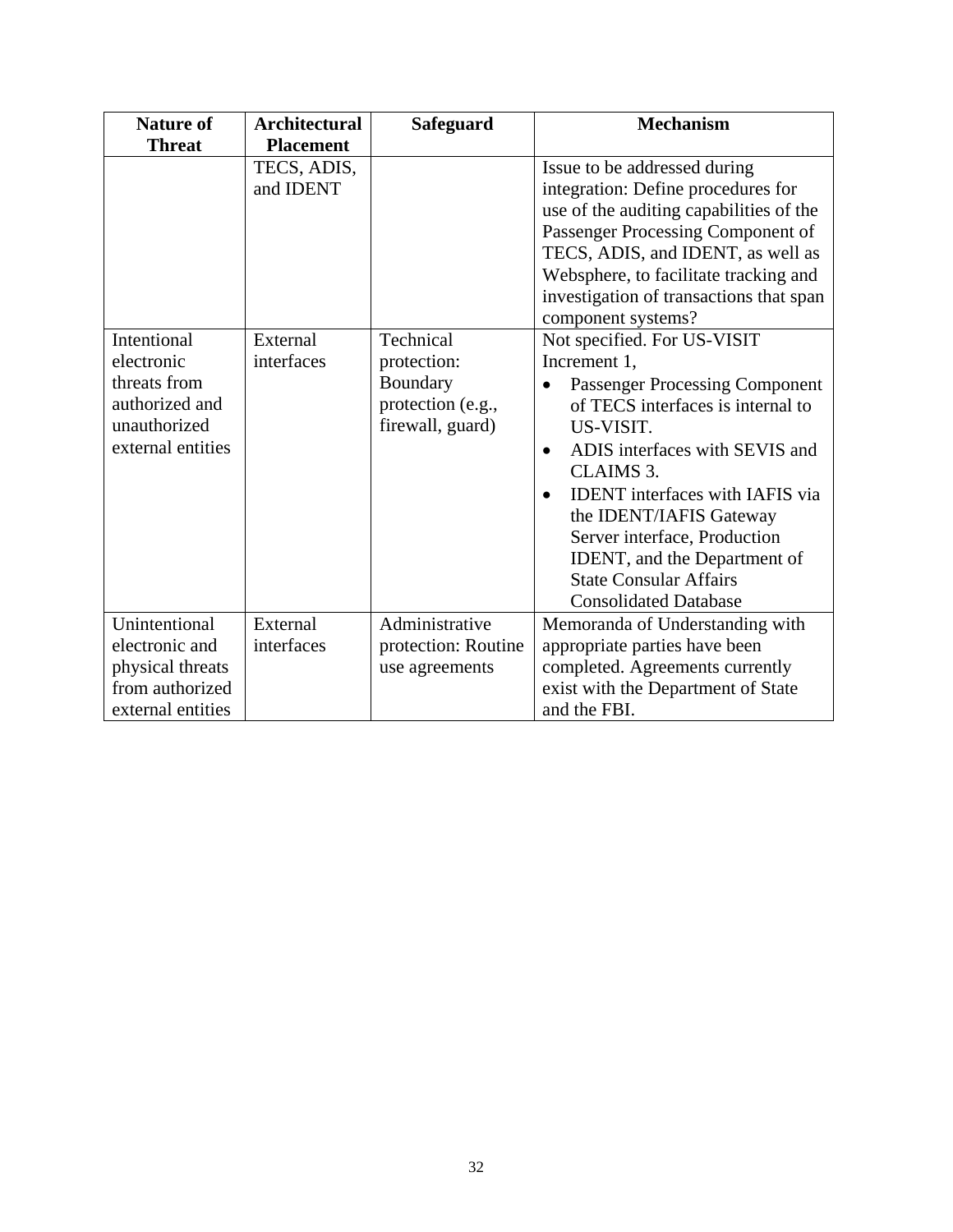# **Appendix E: Privacy Threats and Mitigations**

| <b>Type of Threat</b> | <b>Description of Threat</b>         | <b>Type of Measures to</b>          |
|-----------------------|--------------------------------------|-------------------------------------|
|                       |                                      | <b>Counter/Mitigate Threat</b>      |
| Unintentional         | Unintentional threats include gaps   | These threats are addressed by a    |
| threats from          | in the privacy policy; mistakes in   | privacy policy consistent with Fair |
| insiders $^{14}$      | information system design,           | Information Practices, laws,        |
|                       | development, integration,            | regulations, and OMB guidance;      |
|                       | configuration, and operation; and    | (b) defining appropriate functional |
|                       | errors made by custodians (i.e.,     | and interface requirements;         |
|                       | personnel of organizations with      | developing, integrating, and        |
|                       | custody of the information). These   | configuring the system in           |
|                       | threats can be physical (e.g.,       | accordance with those               |
|                       | leaving documents in plain view)     | requirements and best security      |
|                       | or electronic in nature. These       | practices; and testing and          |
|                       | threats can result in insiders being | validating the system against       |
|                       | granted access to information for    | those requirements; and (c)         |
|                       | which they are not authorized or     | providing clear operating           |
|                       | not consistent with their            | instructions and training to users  |
|                       | responsibilities.                    | and system administrators.          |

### **Table E-1: Overview of Privacy Threats and Mitigation Measures**

l

<sup>&</sup>lt;sup>14</sup> Here, the term "insider" is intended to include individuals acting under the authority of the system owner or program manager. These include users, system administrators, maintenance personnel, and others authorized for physical access to system components.